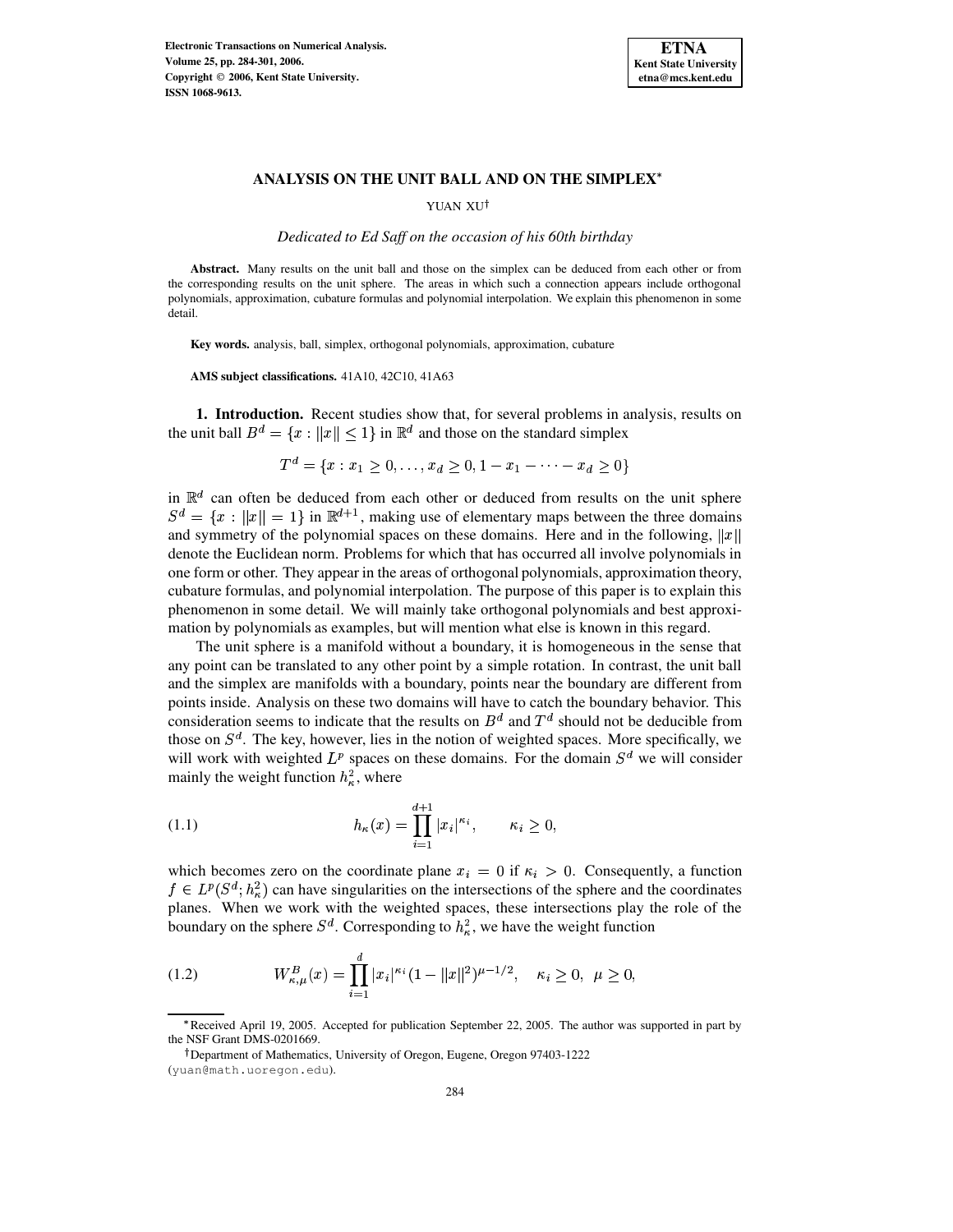<span id="page-1-3"></span>defined on  $B^d$ , where  $\mu = \kappa_{d+1}$ , and the weight function

$$
(1.3) \t W_{\kappa,\mu}^T(x) = \prod_{i=1}^d x_i^{\kappa_i - 1/2} (1 - x_1 - \dots - x_d)^{\mu - 1/2}, \quad \kappa_i \ge 0, \ \mu \ge 0,
$$

defined on  $T<sup>d</sup>$ . These are the weight functions that will be used in this paper. Many results that we will discuss hold for more general weight functions, mainly for those weight functions that are invariant under a finite reflection group. The weight function  $h_{\kappa}$  in [\(1.1\)](#page-0-0) is a special case, which is invariant under the group  $\mathbb{Z}_2^{d+1}$ , and  $W_{\kappa,\mu}^B$  in [\(1.2\)](#page-0-1) is invariant under the group  $\mathbb{Z}_2^d$ . We will not discuss the most general case in order to keep our exposition simple and keep <sup>&</sup>lt; the main idea clear.

These three weight functions are closely related and the relation extends to orthogonal polynomials and cubature formulas with respect to these weight functions, as explored in [\[26,](#page-16-0) [27\]](#page-16-1). More recently, it has been realized that we can get a complete characterization for the best approximation on  $B^d$  and on  $T^d$  this way [\[34,](#page-17-0) [35,](#page-17-1) [36\]](#page-17-2). It is this latter development that we choose as examples for the main idea. Our goal is to explain how results on the ball  $B^d$  and on the simplex  $T^d$  can be derived. We will not give a complete survey of the results known on these domains, neither will we state the results in their most general form.

The paper is organized as follows. The background and the basic relation between the three domains are given in the next section. The results on orthogonal polynomials and approximation on the unit sphere are discussed in Section [3.](#page-2-0) The way to obtain results on the unit ball and on the simplex is explained in Section  $\frac{4}{1}$  $\frac{4}{1}$  $\frac{4}{1}$  and in Section  $\frac{5}{1}$ , respectively. Finally, in Section [6,](#page-14-0) we give a brief account on other problems for which results on  $B^d$  and on  $T^d$ can be obtained from each other or from those on  $S^d$ .

**2. Basic relations.** Let  $\Pi^d = \mathbb{R}[x_1, \dots, x_d]$  be the space of polynomials of d real variables and let  $\prod_n^d$  be the subspace of polynomials of degree at most n. We also denote by  $\mathcal{P}_n^d$ the space of homogeneous polynomials of degree  $n$ . It is known that

$$
\dim \mathcal{P}_n^d = \left( \begin{array}{c} n+d-1 \\ d-1 \end{array} \right) \quad \text{and} \quad \dim \Pi_n^d = \left( \begin{array}{c} n+d \\ d \end{array} \right).
$$

**2.1. Polynomial spaces on**  $S^d$  **and on**  $B^d$ **. Denote by**  $\mathcal{P}_n(S^d)$  **and**  $\Pi_n(S^d)$  **the re**striction of  $\mathcal{P}_n^{d+1}$  and  $\Pi_n^{d+1}$  on  $S^d$ , respectively. The polynomials in  $\mathcal{P}_n(S^d)$  may not be homogeneous. In fact, we have

<span id="page-1-0"></span>
$$
\mathcal{P}_n^d = \sum_{0 \le 2j \le n} ||x||^{n-2j} \mathcal{P}_{n-2j}(S^d)
$$

so that  $||x||^{n-2j} \mathcal{P}_{n-2j}(S^d) \subset \mathcal{P}_n^d$ . Let  $S_+^d$  denote the upper hemisphere of  $S^d$ . A simpleminded relation between  $S^d_+$  and  $B^d$  is as follows:

(2.1) 
$$
x \in B^d \iff (x, x_{d+1}) \in S_+^d, \quad x_{d+1} = \sqrt{1 - ||x||^2}.
$$

<span id="page-1-1"></span>Clearly, a similar relation holds for the lower hemisphere. The domain  $S_+^d$  induces a symmetry in the polynomial space. Let  $\mathcal{P}_n^+(S^d)$  denote the subspace of elements in  $\mathcal{P}_n(S^d)$  that are even in its  $(d + 1)$ -th coordinates. The mapping [\(2.1\)](#page-1-0) leads immediately to the following basic result:

<span id="page-1-2"></span>LEMMA 2.1. *For each*  $n \geq 0$  *the equation* 

$$
(2.2)\qquad \qquad \mathcal{P}_n(S^d) = \Pi_n^d \cup x_{d+1} \Pi_{n-1}^d
$$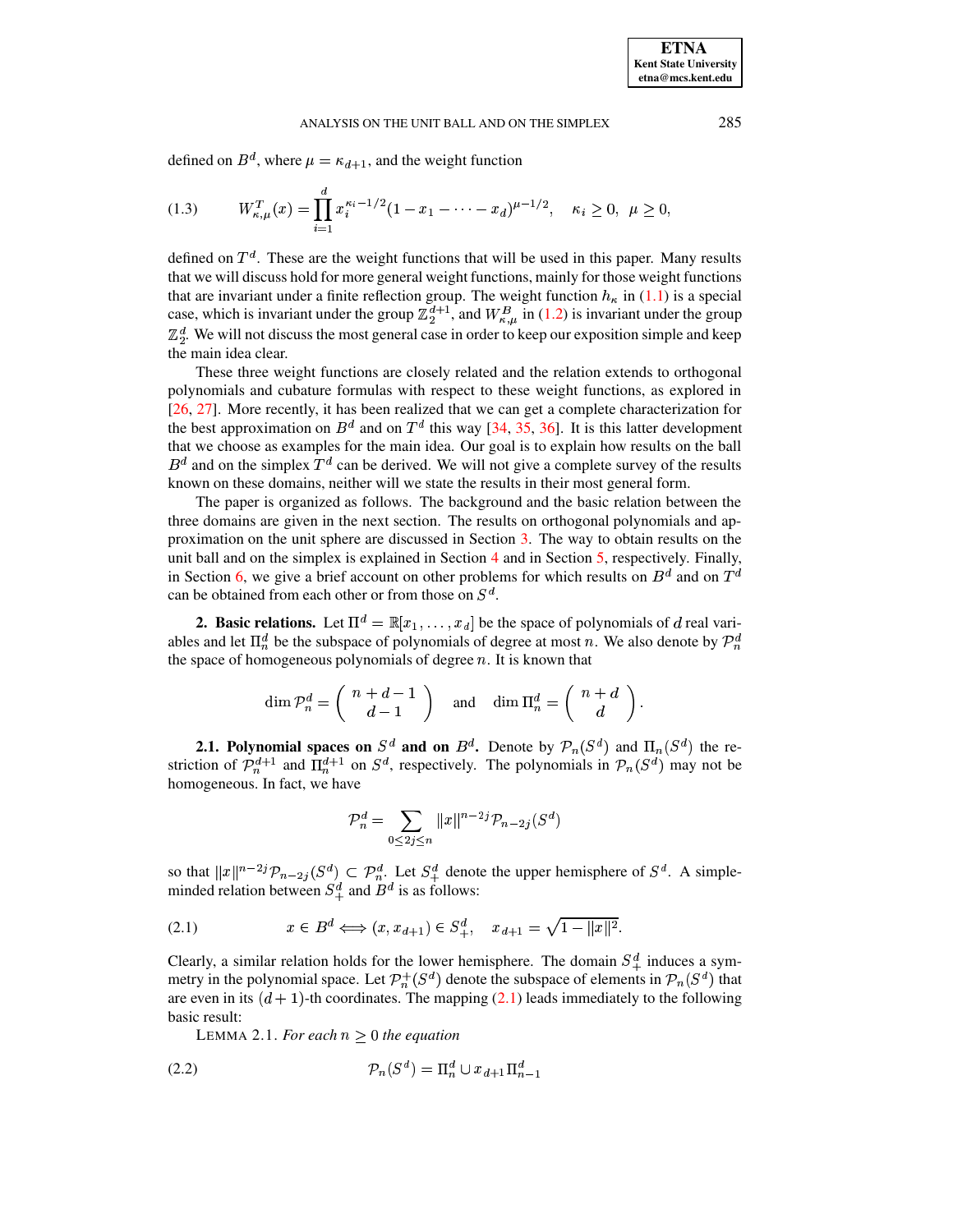*holds* in the sense that for each  $P \in \mathcal{P}_n(S^d)$  there exist unique elements  $p \in \Pi_n^d$  and  $q \in$  $\Pi_{n-1}^d$  such that

<span id="page-2-2"></span>
$$
P(x, x_{d+1}) = p(x) + x_{d+1}q(x), \qquad (x, x_{d+1}) \in S^d.
$$

In particular, there is a one-to-one correspondence between  $\Pi^d_n$  and  $\mathcal{P}^+_n(S^d)$ .

*Proof.* Let  $P \in \mathcal{P}_n(S^d)$ . We can write  $P(x, x_{d+1}) = \sum p_j(x) x_{d+1}^j$  for some  $p_j \in$  $\Pi_{n-j}^d$ . Using the fact that  $x_{d+1}^2 = 1 - ||x||^2$ , we have  $P(x, x_{d+1}) = p(x) + x_{d+1}q(x)$ , where  $p \in \Pi_n^d$  and  $q \in \Pi_{n-1}^d$ . Clearly p and q are unique.

Using  $(2.1)$  as a change of variables leads immediately to the relation

$$
(2.3)\ \int_{S^d} f(y) d\omega(y) = \frac{1}{2} \int_{B^d} \left[ f\left(x, \sqrt{1 - \|x\|^2}\right) + f\left(x, -\sqrt{1 - \|x\|^2}\right) \right] \frac{dx}{\sqrt{1 - \|x\|^2}},
$$

where  $d\omega$  is the surface measure on the sphere  $S^d$ .

These simple observations have important applications for orthogonal polynomials and approximation by polynomials, as will be discussed in Section [4.](#page-6-0)

**2.2. Polynomial spaces on**  $B^d$  and on  $T^d$ . We start with a simple mapping between  $B^d$  and  $T^d$ . Let  $B^d_+ := \{x \in B^d : x_1 \geq 0, \ldots, x_d \geq 0\}$  be the positive quadrant of  $B^d$ . A simpleminded relation between  $B^d$  and  $T^d$  is as follows:

$$
(2.4) \qquad (x_1,\ldots,x_d)\in B^d_+\Longleftrightarrow (x_1^2,\ldots,x_d^2)\in T^d.
$$

A polynomial P of the form  $P(x) = p(x_1^2, \ldots, x_d^2)$  is invariant under sign changes of its coordinates; that is, it is invariant under the group  $G = \mathbb{Z}_2^d$ . Let  $\psi$  denote the map

(2.5) 
$$
\psi: (x_1, \dots, x_d) \in B^d \mapsto (x_1^2, \dots, x_d^2) \in T^d.
$$

The domain  $B^d_+$  can be looked upon as the fundamental domain for the polynomials invariant under  $\mathbb{Z}_2^d$ . Let us define

<span id="page-2-4"></span><span id="page-2-3"></span><span id="page-2-1"></span>
$$
G\Pi_{2n}^d := \{ p \in \Pi_{2n}^d : p \text{ invariant under } \mathbb{Z}_2^d \}.
$$

<span id="page-2-5"></span>The relation [\(2.4\)](#page-2-1) leads to a correspondence between polynomial spaces:

LEMMA 2.2. *The map*  $\psi$  *introduces a one-to-one correspondence between*  $\Pi_n^d$  *and*  $G\Pi_{2n}^d$ ; more precisely,  $p \in \Pi_n^d$  corresponds to  $p \circ \psi \in G\Pi_{2n}^d$ .  $\frac{d}{2n}$ .

*Proof.* If  $P \in G\Pi_{2n}^d$  then P is even in each of its variables. Hence, it is easy to see that  $P(x) = p(x_1^2, \dots, x_d^2) = (p \circ \psi)(x)$  for some  $p \in \Pi_n^d$ . The correspondence between P and  $p$  is evidently one-to-one. Д

Using [\(2.4\)](#page-2-1) as a change of variables leads immediately to the relation

(2.6) 
$$
\int_{B^d} f(x_1^2, \dots, x_d^2) dx = \int_{T^d} f(x_1, \dots, x_d) \frac{dx}{\sqrt{x_1 \cdots x_d}}.
$$

These observations will play important roles in the study of orthogonal polynomials and approximation by polynomials, which will be discussed in Section [5.](#page-10-0)

<span id="page-2-0"></span>**3. Analysis on the unit sphere.** In this section we review results for orthogonal polynomials and approximation with respect to the weight function  $h_{\kappa}^2$  on the unit sphere  $S^d$ . The weight function  $h_{\kappa}$  is given in [\(1.1\)](#page-0-0), which has singularity at the intersections of the sphere and coordinate planes.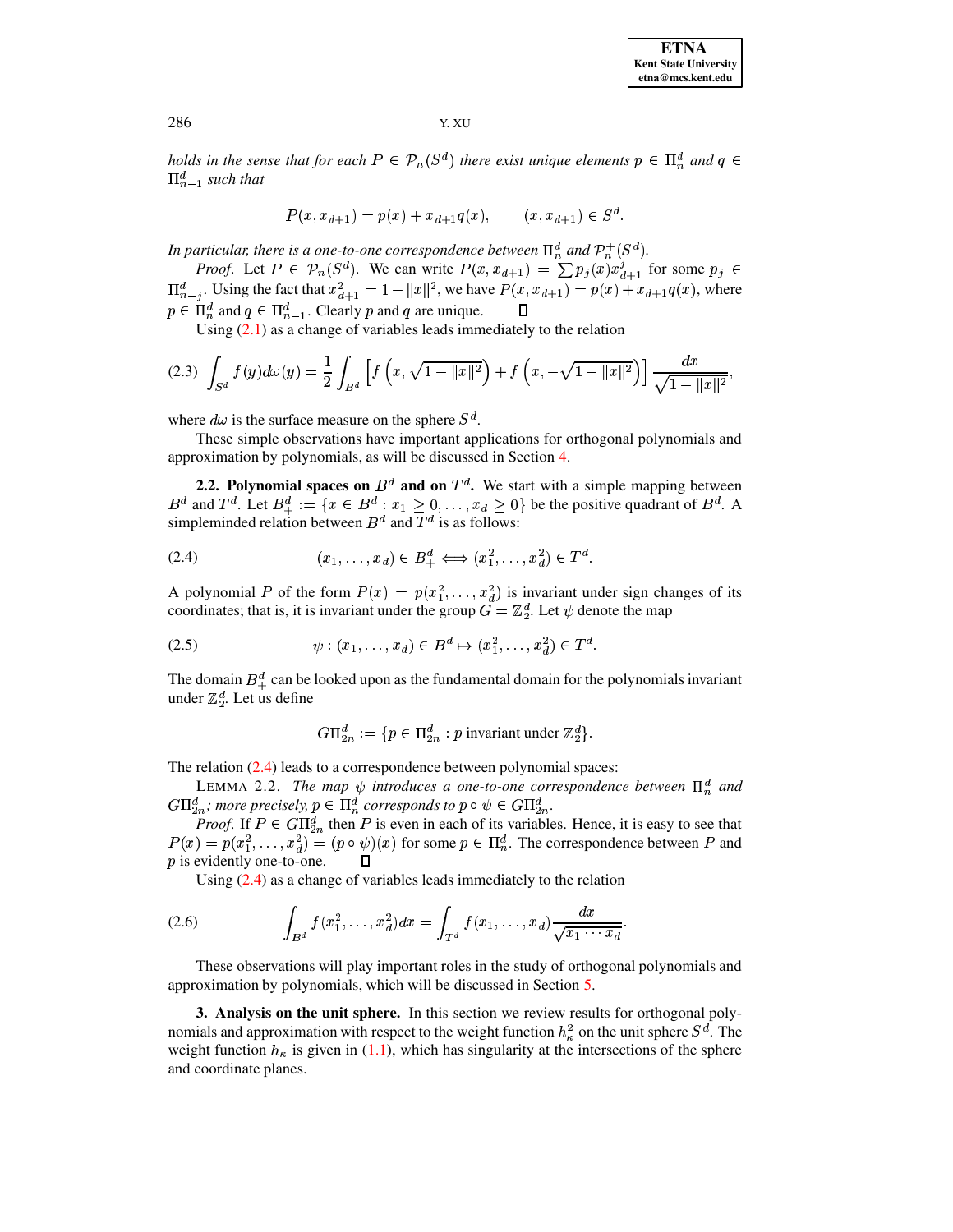**3.1. Orthogonal polynomials on the sphere.** Let  $h_{\kappa}$  be defined as in (1.1). We consider orthogonal polynomials with respect to the inner product

$$
\langle f, g \rangle_{\kappa} := a_{\kappa} \int_{S^d} f(x) g(x) h_{\kappa}^2(x) d\omega(x),
$$

where  $a_k$  is a constant such that  $a_k^{-1} \int_{S^d} h_{\kappa}^2(x) d\omega = 1$ . Let  $\mathcal{H}_n(h_{\kappa}^2)$  denote the subspace of orthogonal homogeneous polynomials of degree  $n$  with respect to this inner product. It is known that dim  $\mathcal{H}_n(h_\kappa^2) = \dim \mathcal{P}_n^d - \dim \mathcal{P}_{n-2}^d$ . The elements of this space are called h-harmonics. If  $h_{\kappa}(x) \equiv 1$ ,  $\mathcal{H}_n(h_{\kappa}^2)$  is the space of ordinary spherical harmonics of degree *n*. The weight function  $h_{\kappa}$  in (1.1) is an example of a family of weight functions invariant under reflection groups, for which the corresponding  $h$ -harmonics enjoy properties similar to those of ordinary spherical harmonics; see  $[9, 10]$  and the references therein.

We state the basic properties of  $h$ -harmonics below. The essential ingredient is the Dunkl operator  $\mathcal{D}_j$  which, for  $h_{\kappa}$  in (1.1), is defined by [9]

$$
\mathcal{D}_j f(x) = \partial_j f(x) + \kappa_j \frac{f(x) - f(x_1, \dots, -x_j, \dots, x_{d+1})}{x_j}, \quad 1 \le j \le d+1.
$$

These are first order differential-difference operators that maps  $\mathcal{P}_n^d$  to  $\mathcal{P}_{n-1}^d$  and they commute with each other; that is,  $\mathcal{D}_i \mathcal{D}_j = \mathcal{D}_j \mathcal{D}_i$  for  $1 \leq i, j \leq d+1$ . The *h*-Laplacian is defined by  $\Delta_h = \mathcal{D}_1^2 + \ldots + \mathcal{D}_{d+1}^2$ , which plays the role of the usual Laplacian: If  $P \in \mathcal{H}_n(h_\kappa^2)$ , then  $\Delta_h P = 0$ . Furthermore, in spherical-polar coordinates  $x = rx'$ ,  $r > 0$ ,  $x' \in S^d$ , the  $h$ -Laplacian takes the form [30]

<span id="page-3-2"></span>(3.1) 
$$
\Delta_h = \frac{\partial^2}{\partial r^2} + \frac{2\lambda + 1}{r} \frac{\partial}{\partial r} + \frac{1}{r^2} \Delta_{h,0}, \text{ where } \lambda := |\kappa| + \frac{d-1}{2},
$$

a formula similar to the spherical-polar form of the usual Laplacian. The operator  $\Delta_{h,0}$  is called the spherical h-Laplacian. When restricted to  $S<sup>d</sup>$ , h-harmonics are eigenfunctions of  $\Delta_{h,0}$ , that is,

<span id="page-3-4"></span>(3.2) 
$$
\Delta_{h,0} Y(x) = -n(n+2\lambda)Y(x), \qquad x \in S^d, \quad Y \in \mathcal{H}_n(h_\kappa^2).
$$

The basic Hilbert space theory shows that  $L^2(h_\kappa^2; S^d)$  can be decomposed as

<span id="page-3-1"></span><span id="page-3-0"></span>
$$
L^{2}(h_{\kappa}^{2}; S^{d}) = \bigoplus_{n=0}^{\infty} \mathcal{H}_{n}(h_{\kappa}^{2}) : \qquad f = \sum_{n=0}^{\infty} \text{proj}_{\mathcal{H}_{n}} f,
$$

where  $proj_{\mathcal{H}_n}$  is the projection operator from  $L^2(h_\kappa^2)$  onto  $\mathcal{H}_n(h_\kappa^2)$ . It is known that

(3.3) 
$$
\operatorname{proj}_{\mathcal{H}_n} f = a_\kappa \int_{S^d} f(y) P_n(h_\kappa^2; x, y) W_\kappa^2(y) dy,
$$

where  $P_n(h_\kappa^2)$  is the reproducing kernel of  $\mathcal{H}_n(h_\kappa^2)$  (zonal h-harmonic). The reproducing kernel turns out to satisfy a compact formula [25]

(3.4) 
$$
P_n(h_\kappa^2; x, y) = \frac{\lambda + n}{\lambda} V_\kappa \left[ C_n^{\lambda}(\langle x, \cdot \rangle) \right] (y),
$$

where  $C_n^{\lambda}$  is the Gegenbauer polynomial of degree *n* and  $V_{\kappa}$  is the intertwining operator, which is a linear operator uniquely determined by  $V_{\kappa}1 = 1$  and  $\mathcal{D}_j V_{\kappa} = V_{\kappa} \partial_j$ ,  $1 \le j \le d+1$ . For  $h_{\kappa}$  in (1.1), it is known that  $V_{\kappa}$  satisfies [24]

<span id="page-3-3"></span>
$$
(3.5) \t V_{\kappa} f(x) = c_{\kappa} \int_{[-1,1]^{d+1}} f(x_1 t_1, \ldots, x_{d+1} t_{d+1}) \prod_{i=1}^{d+1} (1+t_i) (1-t_i^2)^{\kappa_i-1} dt.
$$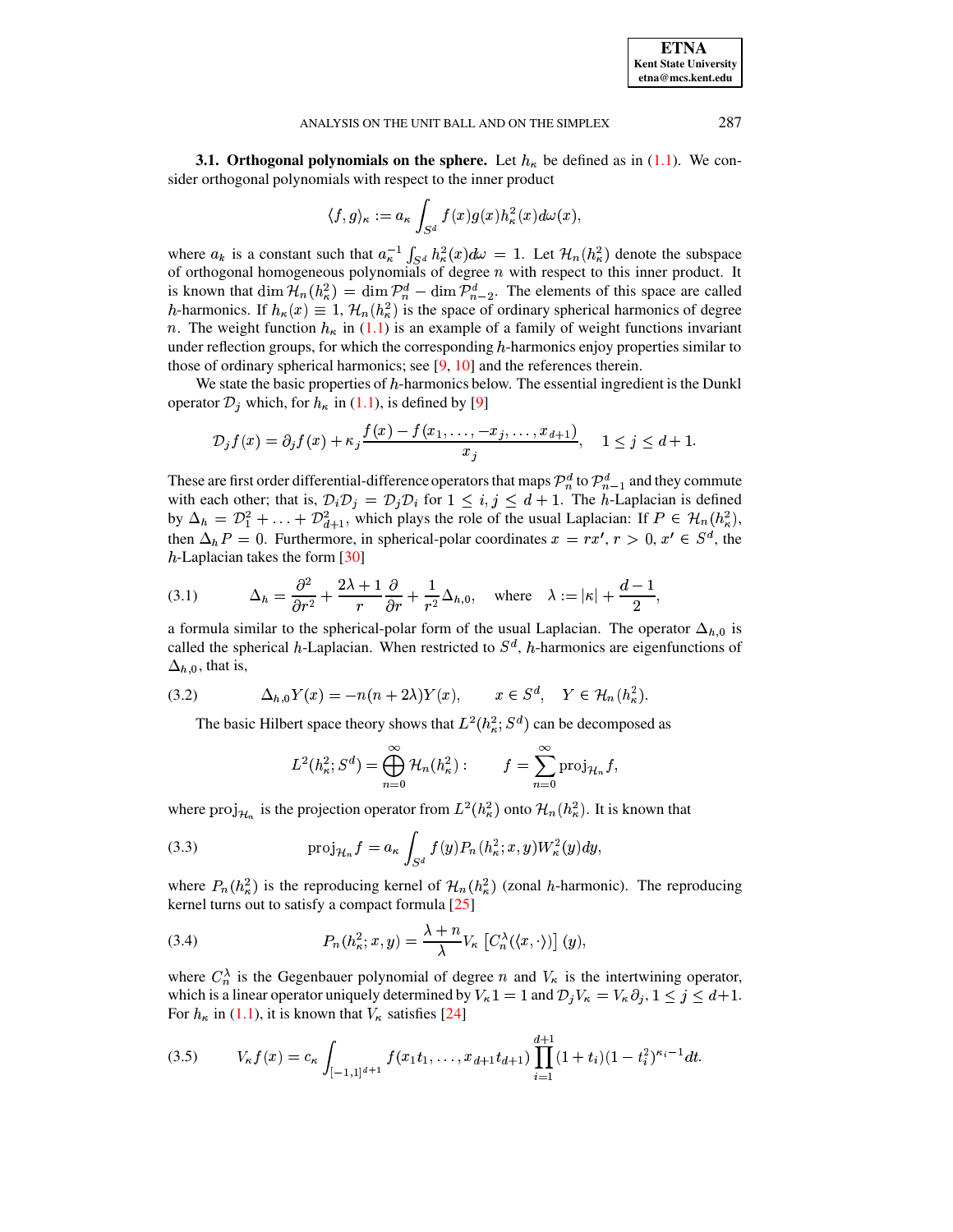The formula  $(3.4)$ , just like the classical zonal harmonics, plays an important role in the study of h-harmonic expansions, which points out a connection to Gegenbauer expansions and indicates a possible connection to functions of one variable.

**3.2. Weighted approximation.** We work with the space  $L^p(h^2)$ ;  $S^d$  that is equipped with the norm

<span id="page-4-0"></span>
$$
\|f\|_{\kappa,p}:=\left(a_{\kappa}\int_{S^d}|f(x)|^p h_{\kappa}^2(x)d\omega\right)^{1/p}
$$

for  $1 \le p < \infty$  and  $||f||_{\infty} = \sup_{x \in S^d} |f(x)|$  for  $p = \infty$ .

The equation  $(3.3)$  and the explicit formula  $(4.6)$  suggests the definition of the following weighted convolution: For  $f \in L^1(h_\kappa^2; S^d)$  and  $g \in L^1(w_\lambda, [-1, 1]),$ 

(3.6) 
$$
(f *_\kappa g)(x) = a_\kappa \int_{S^d} f(y) V_\kappa[g(\langle \cdot, x \rangle)](y) h_\kappa^2(y) d\omega.
$$

For the surface measure  $(h_{\kappa}(x) = 1)$ , this is the spherical convolution in [8]. It satisfies the usual properties of convolution. In particular, it satisfies Young's inequality:

PROPOSITION 3.1. For  $f \in L^q(h_\kappa^2)$  and  $g \in L^r(w_\lambda; [-1,1]),$ 

$$
||f *_{\kappa} g||_{\kappa,p} \leq ||f||_{\kappa,q} ||g||_{w_{\lambda},r}.
$$

where  $p, q, r \ge 1$  and  $p^{-1} = r^{-1} + q^{-1} - 1$ .

This shows that  $(f *_{\kappa} g)(x)$  is finite for  $f \in L^1(h_{\kappa}^2)$  and  $g \in L^1(w_{\lambda}, [-1, 1])$ . We note that the projection operator  $proj_{\mathcal{H}_n}$  in (3.3) can be written as a convolution of f with the Gegenbauer polynomial  $C_n^{\lambda}$ , which indicates a possible reduction in the study of h-harmonic expansions to that of Gegenbauer expansions. We shall not pursue this line of study here; see, for example, [29]. Instead, we use the convolution to define a weighted spherical means,  $T_a^{\kappa}$ , which is defined *implicitly* as follows:

$$
c_{\lambda} \int_0^{\pi} T_{\theta}^{\kappa} f(x) g(\cos \theta) (\sin \theta)^{2\lambda} d\theta := (f *_{\kappa} g)(x).
$$

where g is any  $L^{\infty}([-1, 1])$  function and  $0 \le \theta \le \pi$ . Young's inequality can be used to show that  $T_{\theta}^{\kappa}$  is well-defined. In the case of  $\kappa = 0$ , the weighted spherical means coincides with the classical spherical means

(3.7) 
$$
T_{\theta}f(x) = \frac{1}{\sigma_{d-1}(\sin \theta)^{d-1}} \int_{\langle x,y \rangle = \cos \theta} f(y) d\omega,
$$

<span id="page-4-1"></span>which was studied in  $[5, 18]$ . The weighted spherical means shares essentially all properties of the classical spherical means [34], including those listed below:

PROPOSITION 3.2. The means  $T_{\theta}^{\kappa} f$  satisfy the following properties: 1. Let  $f_0(x) = 1$ ; then  $T^{\kappa}_{\theta} f_0(x) = 1$ .<br>2. If  $f \sim \sum_{n=0}^{\infty} \text{proj}_{\mathcal{H}_n} f$ , then

$$
T_{\theta}^{\kappa} f \sim \sum_{n=0}^{\infty} \frac{C_n^{\lambda}(\cos \theta)}{C_n^{\lambda}(1)} \text{proj}_{\mathcal{H}_n} f.
$$

3. For  $f \in L^p(h_\kappa^2)$ ,  $1 \le p < \infty$ , or  $f \in C(S^d)$ ,

$$
||T_{\theta}^{\kappa}f||_{\kappa,p} \leq ||f||_{\kappa,p} \quad \text{and} \quad \lim_{\theta \to 0} ||T_{\theta}^{\kappa}f - f||_{\kappa,p} = 0.
$$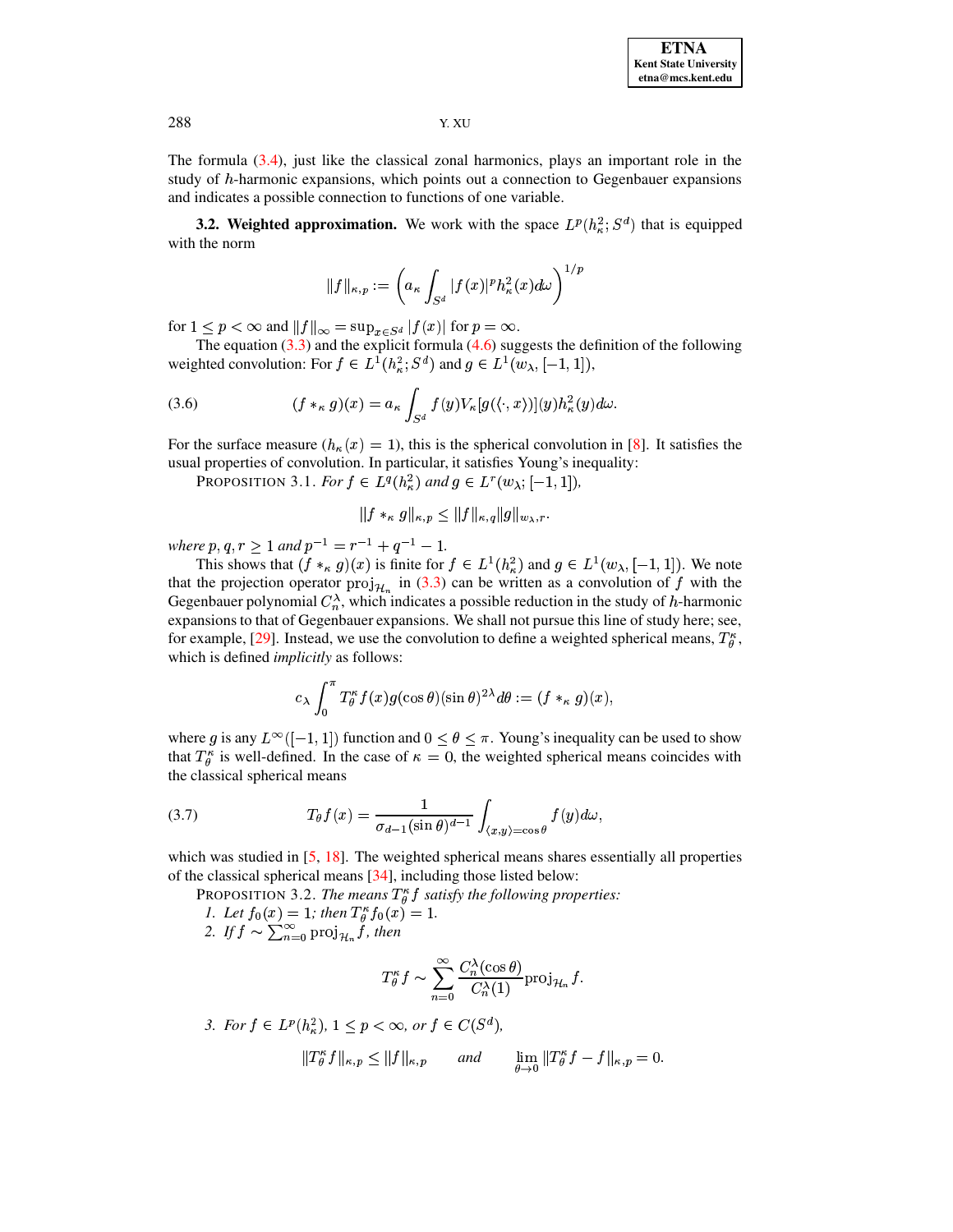<span id="page-5-0"></span>The last property suggests immediately the following definition of a weighted modulus of smoothness: For  $r > 0$  and  $1 \le p \le \infty$ ,

(3.8) 
$$
\omega_r(f,t)_{\kappa,p} := \sup_{0<\theta\leq t}||(I-T^{\kappa}_{\theta})^{r/2}f||_{\kappa,p}.
$$

For  $\kappa = 0$ , this coincides with the classical modulus of smoothness on the sphere that has been used by many authors; see, for example, [5, 17, 18, 20] and the references therein. It satisfies the usual properties of modulus of smoothness.

<span id="page-5-1"></span>There is also a weighted K-functional, defined using the spherical h-Laplacian  $\Delta_{h,0}$  in (3.1): For  $r > 0$  and  $1 < p < \infty$ ,

(3.9) 
$$
K_r(f, t)_{\kappa, p} := \inf_g \left\{ ||f - g||_{\kappa, p} + t^r ||(-\Delta_{h, 0})^{r/2} g||_{\kappa, p} \right\},
$$

where the infimum is taken over the space of all  $g \in L^p(h_\kappa^2)$  for which  $\|\Delta_{h,0}g\|_p$  is finite.

<span id="page-5-2"></span>Just as in the classical approximation theory, the weighted modulus of smoothness and the weighted K-functional are equivalent [34].

THEOREM 3.3. For  $r > 0$ ,  $1 \le p \le \infty$ , and  $f \in L^p(h_\kappa^2; S^d)$ ,

$$
c_1\omega_r(f;t)_{\kappa,p}\leq K_r(f;t)_{\kappa,p}\leq c_2\,\omega_r(f;t)_{\kappa,p},\qquad 0
$$

where  $c_1$  and  $c_2$  are constants independent of  $f$ .

These two equivalent gadgets can be used to characterize the best approximation by polynomials [34]. For  $f \in L^p(h^2_\kappa; S^d)$ ,  $1 \le p \le \infty$ , we denote by

(3.10) 
$$
E_n(f)_{\kappa,p} := \inf \{ \|f - P\|_{\kappa,p} : P \in \Pi_n(S^d) \}
$$

<span id="page-5-3"></span>the error of best approximation by polynomials in the weighted  $L^p$  space.

THEOREM 3.4. For  $f \in L^p(h_\kappa^2; S^d)$ ,  $1 \le p \le \infty$ ,

$$
(3.11)\qquad \qquad E_n(f)_{\kappa,p} \le c \,\omega_r(f; n^{-1})_{\kappa,p}
$$

and, on the other hand,

<span id="page-5-5"></span>
$$
\omega_r(f, n^{-1})_{\kappa, p} \le c n^{-r} \sum_{k=0}^n (k+1)^{r-1} E_k(f)_{\kappa, p}.
$$

In other words, both direct and inverse theorems for the best approximation hold.

These results provide a complete characterization of the best approximation by polynomials. For the surface measure on  $S^d$  ( $\kappa = 0$ ), they were proved in [20], which brings a long investigation with various early results obtained by many other authors to a completion. See the results in  $[5, 15, 17, 18, 20]$  and the references therein. The proof of these two theorems are rather involved.

Let us mention one result that will be used to explain how to obtain results on the ball and on the simplex. Let  $\eta \in C^k[0, +\infty)$  be a function defined by  $\eta(x) = 1$  for  $0 \le x \le 1$ and  $\eta(x) = 0$  if  $x > 2$ . Define a sequence of operators  $\eta_n$  for  $n > 0$  by

(3.12) 
$$
\eta_n f := \sum_{k=0}^{\infty} \eta\left(\frac{k}{n}\right) \operatorname{proj}_{\mathcal{H}_k} f.
$$

<span id="page-5-4"></span>Since  $\eta(k/n) = 0$  if  $k > 2n$ , the series is finite and  $\eta_n f$  is a spherical polynomial of degree at most  $2n - 1$ . Furthermore, the operator  $\eta_n$  preserves polynomials of degree n. The main properties of  $\eta_n$  are given in the following proposition:

PROPOSITION 3.5. Let  $f \in L^p(h_\kappa^2)$ ,  $1 \le p \le \infty$ . If  $k \ge \lfloor \lambda \rfloor + 1$  then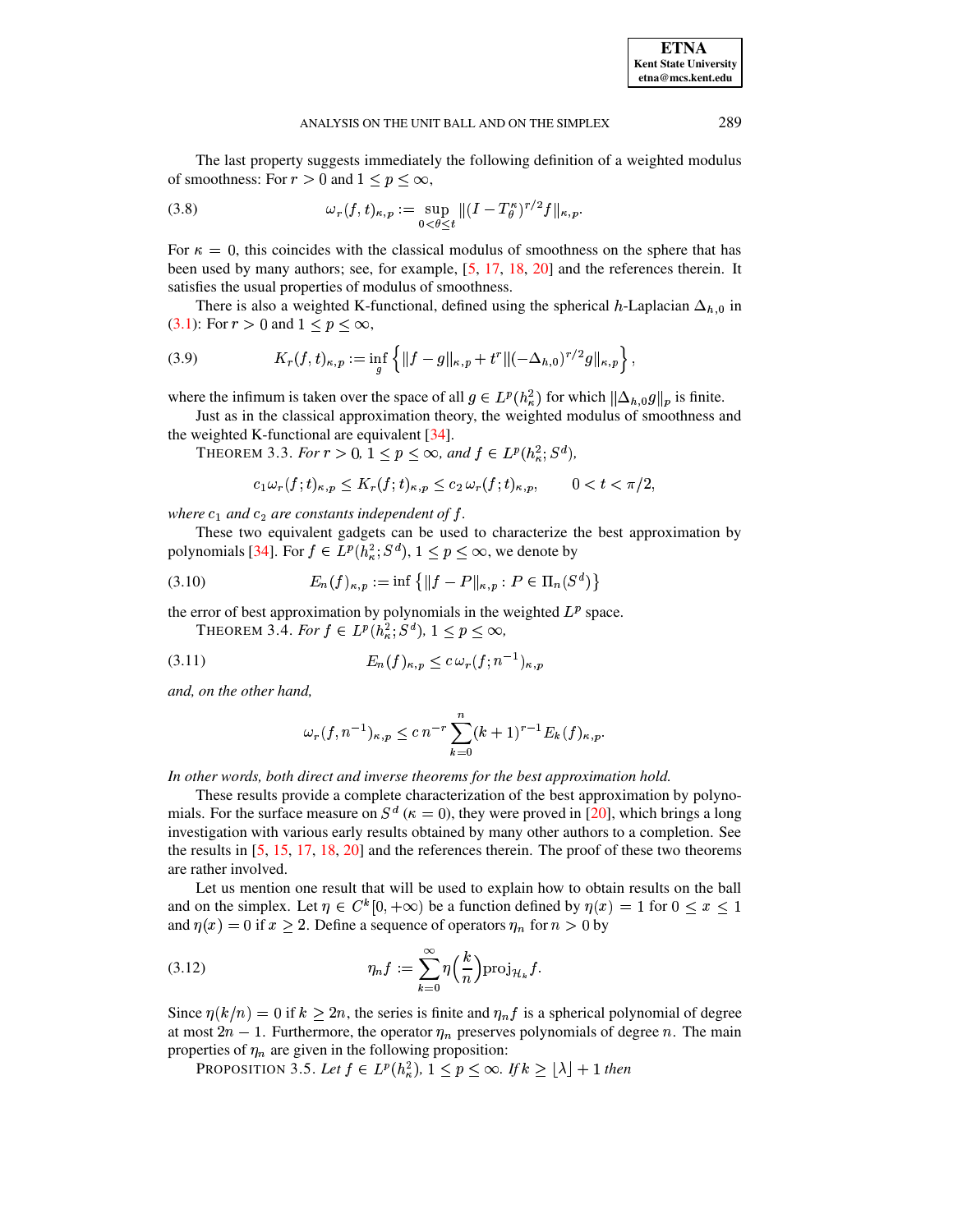1. 
$$
\eta_n f \in \Pi_{2n-1}(S^d)
$$
 and  $\eta_n P = P$  for  $P \in \Pi_n(S^d)$ ;

2. for  $n > 0$ ,  $\|\eta_n f\|_{\kappa, p} \le c \|f\|_{\kappa, p}$ ;

3. for  $n > 0$ ,  $||f - \eta_n f||_{\kappa, p} \le c E_n(f)_{\kappa, p}$ .

This proposition was proved in [34], where we assume that  $\eta$  is in  $C^{\infty}$ . The proof is based on the boundedness of the Cesaro  $(C, \delta)$ -means for the h-harmonic expansions, which holds if  $\delta > \lambda$  as shown in [24]. This gives the condition  $k > |\lambda| + 1$ . For the Lebesgue measure ( $\kappa = 0$ ), the definition of the operator  $\eta_n f$  appeared first in [14] and it played an important role in  $[20]$ .

<span id="page-6-0"></span>4. Analysis on the unit ball. Our goal in this section is to show how the results on  $B^d$ can be deduced from those on  $S^d$ . We consider analysis in the weighted space  $L^p(W^B_{\kappa,u})$  on  $B^d$ , where  $W_{\kappa,\mu}^B$  is given in (1.2), which has the norm

$$
||f||_{W_{\kappa,\mu}^B,p} := \left(a_{\kappa,\mu}^B \int_{B^d} |f(x)|^p W_{\kappa,\mu}^B(x) dx\right)^{1/p}
$$

for  $1 \le p < \infty$ , and  $||f||_{\infty} = \sup_{x \in B^d} |f(x)|$  for  $p = \infty$ , where  $a_{\kappa,\mu}^B$  is the normalization constant of the weight function  $W_{\kappa,\mu}^B$ .

Frequently we will refer to the results in the previous section. For this purpose it is more convenient for us to refer to those results in terms of the weight function

$$
h_{\kappa,\mu}(x) := \prod_{i=1}^d |x_i|^{\kappa_i} |x_{d+1}|^{\mu} = \widetilde{h}_{\kappa}(x_1,\ldots,x_d) |x_{d+1}|^{\mu},
$$

which is the weight function  $h_{\kappa}$  defined in (1.1) with  $\kappa_{d+1} = \mu$ , where we use the notation  $\widetilde{h}_{\kappa}(x) = \prod_{i=1}^{d} |x_i|^{\kappa_i}$  for  $x \in \mathbb{R}^d$ . Note that  $\widetilde{h}_{\kappa}$  is  $h_{\kappa}$  in (1.1) with  $d+1$  replace by d. Thus, when we refer to the results in the previous section, we will replace  $h_{\kappa}$  by  $h_{\kappa,\mu}$ . Furthermore, whenever we refer to a notion that appeared in the previous section and denoted by a notation that contains a subindex  $\kappa$ , we will then replace  $\kappa$  by  $\kappa$ ,  $\mu$ . For example, we will use  $V_{\kappa,\mu}$ to denote the intertwining operator in (3.5) associated with  $h_{\kappa,\mu}$  and use  $*_{\kappa,\mu}$  to denote the convolution in (3.6) associated with  $h_{\kappa,\mu}$ .

**4.1. Orthogonal polynomials on**  $B^d$ . Under the mapping (2.1), the weight functions  $W_{k,\mu}^B$  at (1.2) is related to the weight function  $h_{\kappa,\mu}$  by the following relation:

$$
(4.1) \t\t\t h^2_{\kappa,\mu}(x,x_{d+1}), \quad (x,x_{d+1}) \in S^d_+ \iff W^B_{\kappa,\mu}(x), \quad x \in B^d.
$$

We consider the inner product on the unit ball

$$
\langle f,g\rangle_B=a_{\kappa,\mu}\int_{B^d}f(x)g(x)W_{\kappa,\mu}^B(x)dx,
$$

where  $a_{\kappa,\mu}$  is the normalization constant of  $W_{\kappa,\mu}$ . Let  $\mathcal{V}_n(W_{\kappa,\mu}^B)$  denote the space of orthogonal polynomials of degree *n* with respect to  $\langle f, g \rangle_B$ . Several explicit bases of  $\mathcal{V}_n(W_{\kappa,\mu}^B)$  are known explicitly; see, for example,  $[10]$ . In the case of the classical weight function

$$
W_{\mu}(x) = (1 - ||x||^2)^{\mu - 1/2}, \qquad x \in B^d
$$

which is the same as  $W_{0,\mu}^B(x)$ , some of these bases can be traced back to Hermite; see [3, 11]. What we need, however, is the relation between orthogonal polynomials on  $B^d$  and those on  $S<sup>d</sup>$ . This relation follows as a consequence of Lemma 2.1.

**PROPOSITION** 4.1. Write  $y = r(x, x_{d+1})$ ,  $r = ||y||$  and  $x \in B^d$ . Then

$$
\mathcal{H}_n(h^2_{\kappa,\mu};S^d)=\mathcal{V}_n(W^B_{\kappa,\mu})\oplus x_{d+1}\mathcal{V}_{n-1}(W^B_{\kappa,\mu+1}).
$$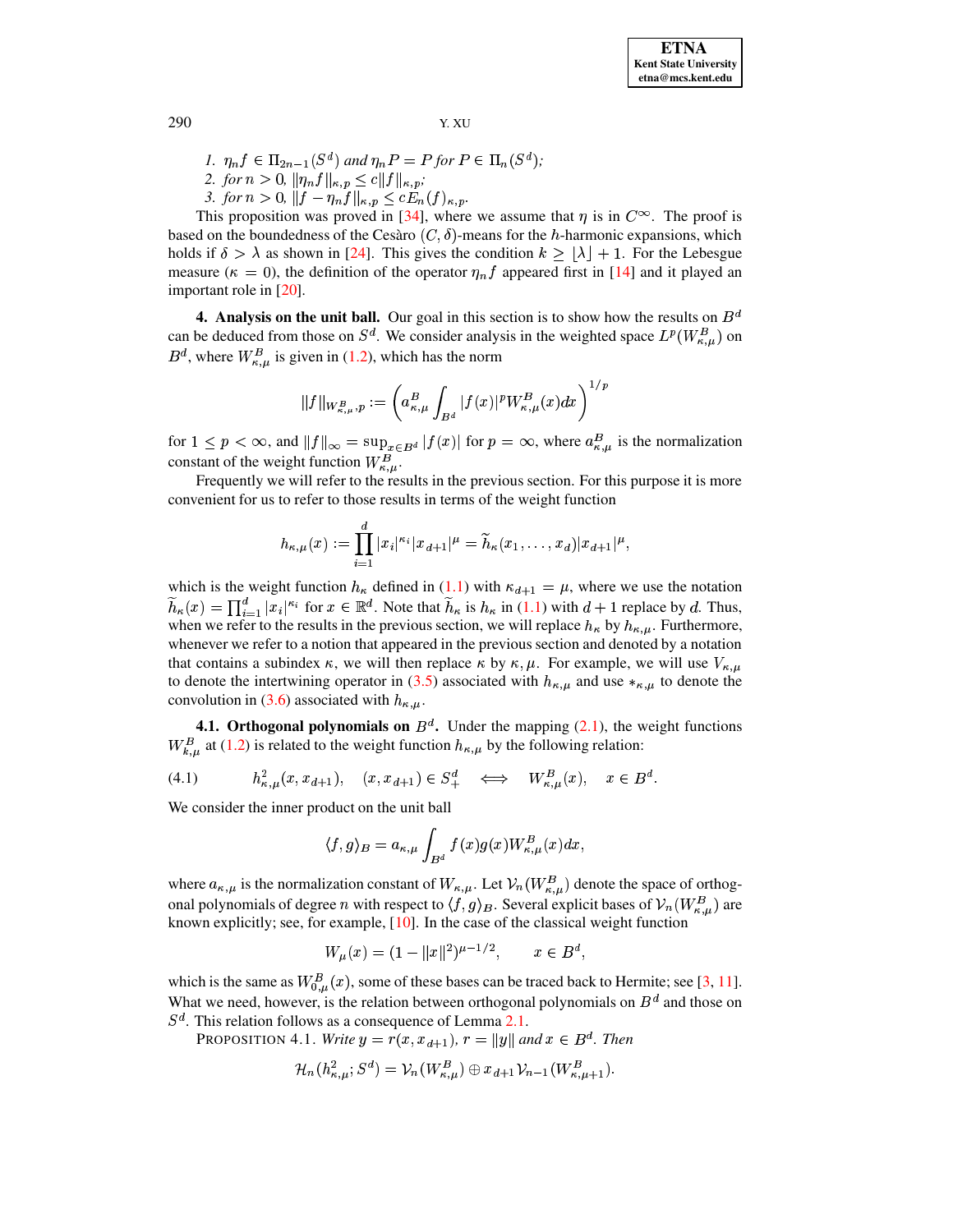More precisely, if  $\{P_{\alpha}^{n}\}$  is a basis of  $\mathcal{V}_{n}(W_{\kappa,\mu}^{B})$  and  $\{Q_{\alpha}^{n-1}\}$  is a basis of  $\mathcal{V}_{n-1}(W_{\kappa,\mu+1}^{B})$ , then the functions  $r^{n}P_{\alpha}^{n}(y_{1},...,y_{d})$  and  $r^{n}y_{d+1}Q_{\alpha}^{n-1}(y_{1},...,y_{d})$  are homogene and their restriction on  $S^d$  form a basis for  $\mathcal{H}_n(h_{\kappa,\mu}^2,S^d)$ .

The proposition establishes the relation between orthogonal polynomials on the sphere and those on the unit ball. It shows, in particular, that

$$
\mathcal{V}_n(W^B_{\kappa,\mu}) = \text{span}\left\{ P\left(x, \sqrt{1 - ||x||^2}\right) : \ P \in \mathcal{H}_n(h^2_{\kappa,\mu}; S^d), P \text{ is even in } x_{d+1} \right\}
$$

In other words, orthogonal polynomials with respect to  $W_{\kappa,\mu}^B$  on  $B^d$  correspond one-to-one to spherical h-harmonics associated with  $h_{\kappa,\mu}^2$  that are even in  $x_{d+1}$ . Note that the ordinary spherical harmonics on  $S<sup>d</sup>$  corresponds to the orthogonal polynomials with respect to  $W_0(x) = (1 - ||x||^2)^{-1/2}$  on  $B^d$ , while the orthogonal polynomials with respect to the Lebesgue measure dx on  $B^d$  correspond to the h-spherical harmonics associated to  $|x_{d+1}|d\omega$ on  $S^d$ .

<span id="page-7-2"></span>The mapping  $(2.1)$  goes deeper than just inducing a correspondence. It turns out that, under this mapping, the spherical h-Laplacian  $\Delta_{h,0}$  in (3.1) becomes [30]

$$
(4.2) \tD_{\kappa,\mu}^B := \Delta_h - \langle x, \nabla \rangle^2 - 2\lambda_\mu \langle x, \nabla \rangle, \t\lambda_\mu := |\kappa| + \mu + \frac{d-1}{2},
$$

where  $\nabla = (\partial_1, \dots, \partial_d)$  is the gradient and  $\Delta_h$  is the h-Laplacian associated to  $h_{\kappa}$ . The orthogonal polynomials in  $V_n(W_{\kappa,\mu}^B)$  become eigenfunctions of  $D_{\kappa,\mu}^B$ , see (3.2),

(4.3) 
$$
D_{\kappa,\mu}^B P = -n(n+2\lambda_\mu)P, \qquad P \in \mathcal{V}_n(W_{\kappa,\mu}^B).
$$

For the classical weight function  $W_{\mu}$ ,  $\kappa = 0$ , this is the second order partial differential equation satisfied by the classical orthogonal polynomials on  $B<sup>d</sup>$ .

<span id="page-7-3"></span>Because of the equation  $(2.3)$  and the mapping  $(2.1)$ , we define an operator

$$
(4.4) \tV_{\kappa,\mu}^B f(x,x_{d+1}) = c_\mu \int_{-1}^1 \widetilde{V}_{\kappa} \left[ f(\cdot,x_{d+1}t) \right](x) (1-t^2)^{\mu-1} dt, \quad x \in \mathbb{R}^d,
$$

where  $\tilde{V}_{\kappa}$  is the intertwining operator for  $\tilde{h}_{\kappa}$  and it is given explicitly in (3.5) with  $d+1$ replaced by d. Recall that  $V_{\kappa,\mu}$  denote the intertwining operator for  $h_{\kappa,\mu}$ . The new operator is simply  $[V_{\kappa,\mu}(x,x_{d+1}) + V_{\kappa,\mu}(x,-x_{d+1})]/2$ .

<span id="page-7-1"></span>Using (2.3) and (3.4), the reproducing kernel  $P_n(W_{\kappa,\mu}^B; x, y)$  of  $\mathcal{V}_n(W_{\kappa,\mu}^B)$  becomes

(4.5) 
$$
P_n(W_{\kappa,\mu}^B; x, y) = \frac{n + \lambda_\mu}{\lambda_\mu} V_{\kappa,\mu}^B \left[ C_n^{\lambda} (\langle \cdot, Y \rangle) \right] (X),
$$

where  $X = (x, \sqrt{1 - ||x||^2})$  and  $Y = (y, \sqrt{1 - ||y||^2})$  with  $x, y \in B^d$ , which is an integral formula according to the explicit formula  $(3.5)$ . In particular, for the classical weight function  $W_{\mu}$ , the explicit integral formula becomes [28]

<span id="page-7-0"></span>
$$
P_n(W_\mu; x, y) = c_\mu \frac{n + \lambda_\mu}{\lambda_\mu} \int_{-1}^1 C_n^{\lambda_\mu} \left( \langle x, y \rangle + \sqrt{1 - ||x||^2} \sqrt{1 - ||y||^2} \, t \right) (1 - t^2)^{\mu - 1} dt,
$$

where  $\lambda_{\mu} = \mu + \frac{d-1}{2}$ . The projection operator  $L^2(W_{\kappa,\mu}^B) \to \mathcal{V}_n(W_{\kappa\mu}^B)$  is defined by

(4.6) 
$$
\text{proj}_{\mathcal{V}_n(B)} f(x) := a_{\kappa,\mu} \int_{B^d} f(y) P_n(W_{\kappa,\mu}^B; x, y) W_{\kappa,\mu}^B(y) dy.
$$

The explicit formula  $(4.5)$  of the reproducing kernel plays an important role in the study of the convergence of orthogonal expansions on  $B^d$ .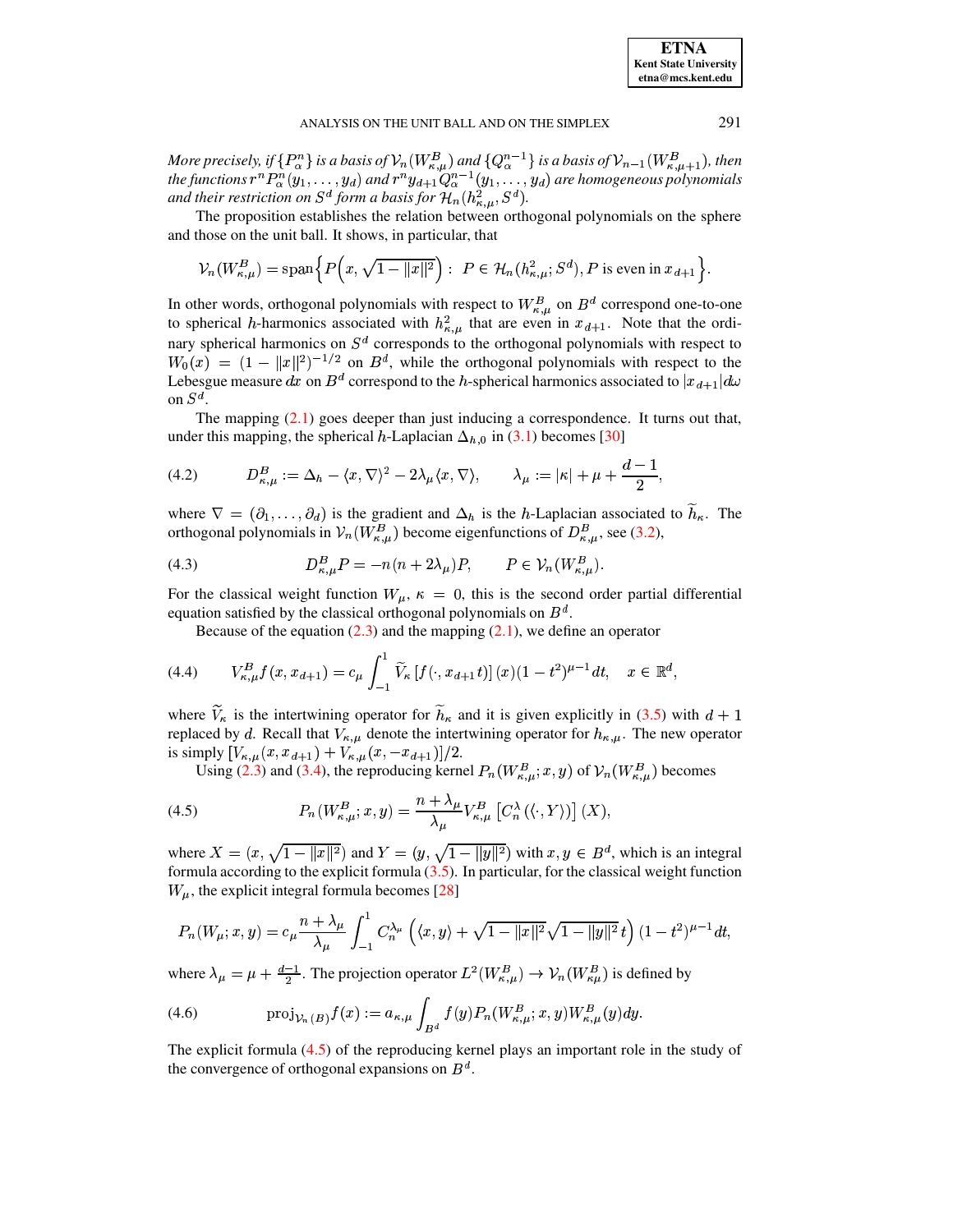**4.2. Weighted approximation on the ball.** The operator  $V_{\kappa,\mu}^B$  can be used to define, setting  $x_{d+1} = \sqrt{1 - ||x||^2}$ , a convolution structure  $*_{\kappa,\mu}^B$  between  $f \in L^1(W_\kappa)$  and  $g \in$  $L^1(w_{\lambda_\mu};[-1,1]),$  just as in (3.6),

<span id="page-8-4"></span>
$$
(4.7) \ \ (f *_{\kappa,\mu}^B g)(x) = \int_{B^d} f(y) V_{\kappa,\mu}^B \left[ g(\langle \cdot, X \rangle) \right](Y) W_{\kappa,\mu}^B(y) dy, \quad X = \left( x, \sqrt{1 - \|x\|^2} \right).
$$

The equation (4.5) and (4.6) show that  $proj_{V_n(B)}$  can be written as a convolution of f with the Gagenbauer polynomial  $C_n^{\lambda_\mu}$  under  $*_{\kappa,\mu}^B$ . It turns out that this convolution structure is related to the convolution structure  $*_{\kappa,\mu}$  on the unit sphere:

<span id="page-8-0"></span>(4.8) 
$$
(f *_{\kappa,\mu}^{B} g)(x) = (F *_{\kappa,\mu} g) \left(x, \sqrt{1 - ||x||^{2}}\right)
$$

where F is defined by  $F(x, x_{d+1}) := f(x)$ . Clearly we can also take this equation as the definition of  $*_{\kappa,\mu}^B$ . It follows immediately from (2.3) that  $f *_{\kappa,\mu}^B g$  also satisfies Young's inequality. We can define an analogue of the weighed spherical means,  $T_{\theta}^{B}$ , as follows: For  $f \in L^1(W_{\kappa,\mu}^B)$ , the operator  $T_{\theta}^B f$  is defined implicitly by

<span id="page-8-5"></span>(4.9) 
$$
b_{\lambda} \int_0^{\pi} T_{\theta}^B f(x) g(\cos \theta) (\sin \theta)^{2\lambda + 2\mu} d\theta = (f *_{\kappa, \mu}^B g)(x)
$$

for every  $g \in L^1(w_\lambda, [-1, 1])$ . Since the convolutions on  $B^d$  and on  $S^d$  are related by (4.8), it follows readily that the following relation holds:

$$
(4.10) \t\t T_{\theta}^B f(x) = T_{\theta}^{\kappa} F\left(x, \sqrt{1 - \|x\|^2}\right), \t x \in B^d,
$$

<span id="page-8-1"></span>where  $F(x, x_{d+1}) = f(x)$ , which can also be taken as the definition of  $T_{\theta}^{B}$ . As a consequence of this relation, the properties of this operator follows immediately from those of  $T_A^{\kappa,\mu}$  in Proposition 3.2:

PROPOSITION 4.2. The means  $T_{\theta}^{B}f$  satisfy the following properties: 1. Let  $f_0(x) = 1$ ; then  $T_\theta^B f_0(x) = 1$ .<br>2. If  $f \sim \sum_{n=0}^\infty \text{proj}_{\mathcal{V}_n(B)} f$ , then

<span id="page-8-3"></span>
$$
T_{\theta}^{B} f \sim \sum_{n=0}^{\infty} \frac{C_{n}^{\lambda}(\cos \theta)}{C_{n}^{\lambda}(1)} \text{proj}_{\mathcal{V}_{n}(B)} f
$$

3. For 
$$
f \in L^p(W_{\kappa,\mu}^B), 1 \leq p < \infty
$$
, or  $f \in C(B^d)$ ,

$$
||T_{\theta}^{B} f||_{W_{\kappa,\mu}^{B},p} \leq ||f||_{W_{\kappa,\mu}^{B},p} \quad \text{and} \quad \lim_{\theta \to 0} ||T_{\theta}^{B} f - f||_{W_{\kappa,\mu}^{B},p} = 0.
$$

The operator  $T_{\theta}^{B}$  is called the generalized translation operator in [36], since the property 2 in the Proposition  $4.2$  implies that

$$
\text{proj}_{\mathcal{V}_n(B)} T_{\theta}^B f = \frac{C_n^{\lambda}(\cos \theta)}{C_n^{\lambda}(1)} \text{proj}_{\mathcal{V}_n(B)} f
$$

which becomes, when  $d = 1$  and  $\kappa = 0$ , the property satisfied by the translation operator  $T_s$  for the Gegenbauer weight function  $w_{\lambda}(t) = (1-t^2)^{\lambda-1/2}$  on  $[-1,1]$ . The translation operator  $T_s$  is usually defined by

<span id="page-8-2"></span>
$$
(4.11) \t\t T_s f(t) = b_{\lambda - 1/2} \int_{-1}^1 f\left(st + u\sqrt{1 - s^2}\sqrt{1 - t^2}\right) (1 - u^2)^{\lambda - 1} du,
$$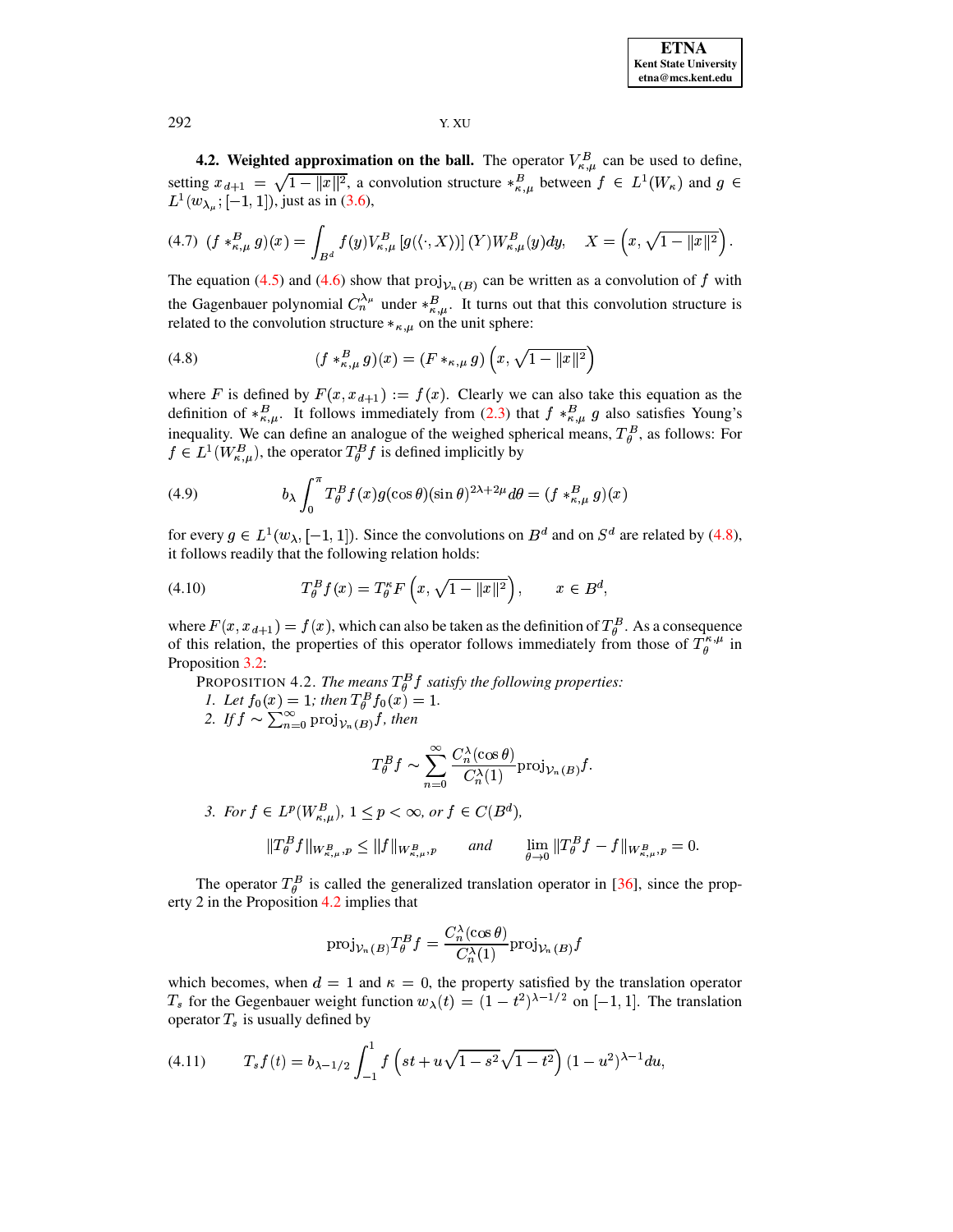which plays an important role in the study of orthogonal expansions in Gegenbauer polynomials; see, for example, [4, 5, 7, 18, 22]. For  $d = 1$  and  $\kappa = 0$ , we have  $T_{\theta}^{B} = T_{\cos \theta}$ . Furthermore, in [36] an analogue of (4.11) is found for the classical weight function  $W_{\mu}$ :

<span id="page-9-1"></span>**PROPOSITION 4.3.** Let  $U(x)$  be the unitary matrix whose first column is  $x/||x||$  and  $D(x) = \text{diag}\{\sqrt{1-\|x\|^2}, 1, \ldots, 1\}$ . Then the generalized translation operator for  $W_{\mu}$  is an integral transform

<span id="page-9-0"></span>
$$
T_{\theta}^{B} f(x) = a_{\mu} \int_{B^{d}} f(\cos \theta x + \sin \theta y D(x)U(x)) (1 - ||y||^{2})^{\mu - 1} dy,
$$

where y is considered as a row vector and  $yD(x)$  is the matrix multiplication.

The mapping  $(2.1)$  and  $(4.10)$  can be used to give an integral equation for the weighted spherical means  $T^{\kappa}_{\theta}$  for the weight function  $h_{\kappa}(x) = |x_{d+1}|^{\mu}$  on the sphere  $S^d$ . We do not know if such an integral formula holds for  $T^B_{\theta}$  with respect to the weight function  $W^B_{\kappa,\mu}$  or equivalently for  $T^{\kappa}_{\theta}$  for  $h^2_{\kappa}$  defined in (1.1).

As a consequence of the property 3 of the Proposition 4.2 we can define a modulus of smoothness on  $B^d$  as follows: For  $r > 0$ ,  $1 \le p \le \infty$ , and  $f \in L^p(W_{\kappa,\mu}^B)$ ,

(4.12) 
$$
\omega_r(f,t)_{W_{\kappa,\mu}^B,p} = \sup_{0<\theta\leq t} \|(I-T_\theta^B)^{r/2}f\|_{W_{\kappa,\mu}^B,p}.
$$

By (4.10), this modulus of smoothness is related to the modulus  $\omega_r(f; t)_{\kappa,\mu,p}$  associated with  $h_{\kappa,\mu}$  as defined in (3.8). In fact, we have

(4.13) 
$$
\omega(f;t)_{W_{\kappa,\mu}^B,p} = \omega_r(F;t)_{\kappa,\mu,p}, \qquad F(x,x_{d+1}) = f(x).
$$

Hence, properties of  $\omega_r(f;t)_{W_{\kappa,u}^B,p}$  follow from those satisfied by  $\omega_r(f;t)_{\kappa,\mu,p}$ .

Using the differential-difference operator  $D_{\kappa,\mu}^B$  in (4.2), we can also define a K-functional as follows: For  $f \in L^p(W_{\kappa,\mu}^B)$ ,  $r > 0$ ,

$$
(4.14) \t K_r(f;t)_{W^B_{\kappa,\mu},p} := \inf \left\{ \|f-g\|_{W^B_{\kappa,\mu},p} + t^r \|(-D^B_{\kappa,\mu})^{r/2}g\|_{W^B_{\kappa,\mu},p} \right\},
$$

where the infimum is taken over all  $g \in L^p(W_{\kappa,\mu}^B)$  for which  $||(-D_{\kappa,\mu}^B)^{r/2}g||_{W_{\kappa,\mu}^B,p}$  is finite. Since the operator  $D_{\kappa,\mu}^B$  is deduced from that of  $\Delta_{h,0}$ , there is also a connection between the K-functionals  $K_r(f; t)_{W^B_{\kappa,\mu},p}$  and  $K_r(f; t)_{\kappa,\mu,p}$  associated with  $h_{\kappa,\mu}$  as defined in (3.9). If fact, we also have

(4.15) 
$$
K(f;t)_{W_{\kappa,\mu}^B,p} = K_r(F;t)_{\kappa,\mu,p}, \qquad F(x,x_{d+1}) = f(x).
$$

Consequently, the following equivalence follows from Theorem 3.3 right away:

THEOREM 4.4. For  $f \in L^p(W_{\kappa,\mu}^B)$ ,  $1 \leq p \leq \infty$ ,

$$
c_1\omega_r(f;t)_{W^B_{\kappa,\mu},p}\leq K_r(f;t)_{W^B_{\kappa,\mu},p}\leq c_2\omega_r(f;t)_{W^B_{\kappa,\mu},p},
$$

where  $c_1$  and  $c_2$  are constants independent of f.

Again these two gadgets can be used to characterize the best approximation by polynomials. For  $f \in L^p(W_{\kappa,\mu}^{\bar{B}})$ ,  $1 \le p \le \infty$ , let

$$
E_n(f)_{W_{\kappa,\mu}^B,p} := \inf \left\{ \|f - P\|_{W_{\kappa,\mu}^B,p} : P \in \Pi_n^d \right\}
$$

denote the error of the best approximation by polynomials of degree at most  $n$ . Using the basic relations  $(2.1)$  and  $(2.2)$ , we can prove that

$$
E_n(f)_{W^B_{\kappa,u},p} = E_n(F)_{\kappa,\mu,p}, \qquad F(x, x_{d+1}) = f(x).
$$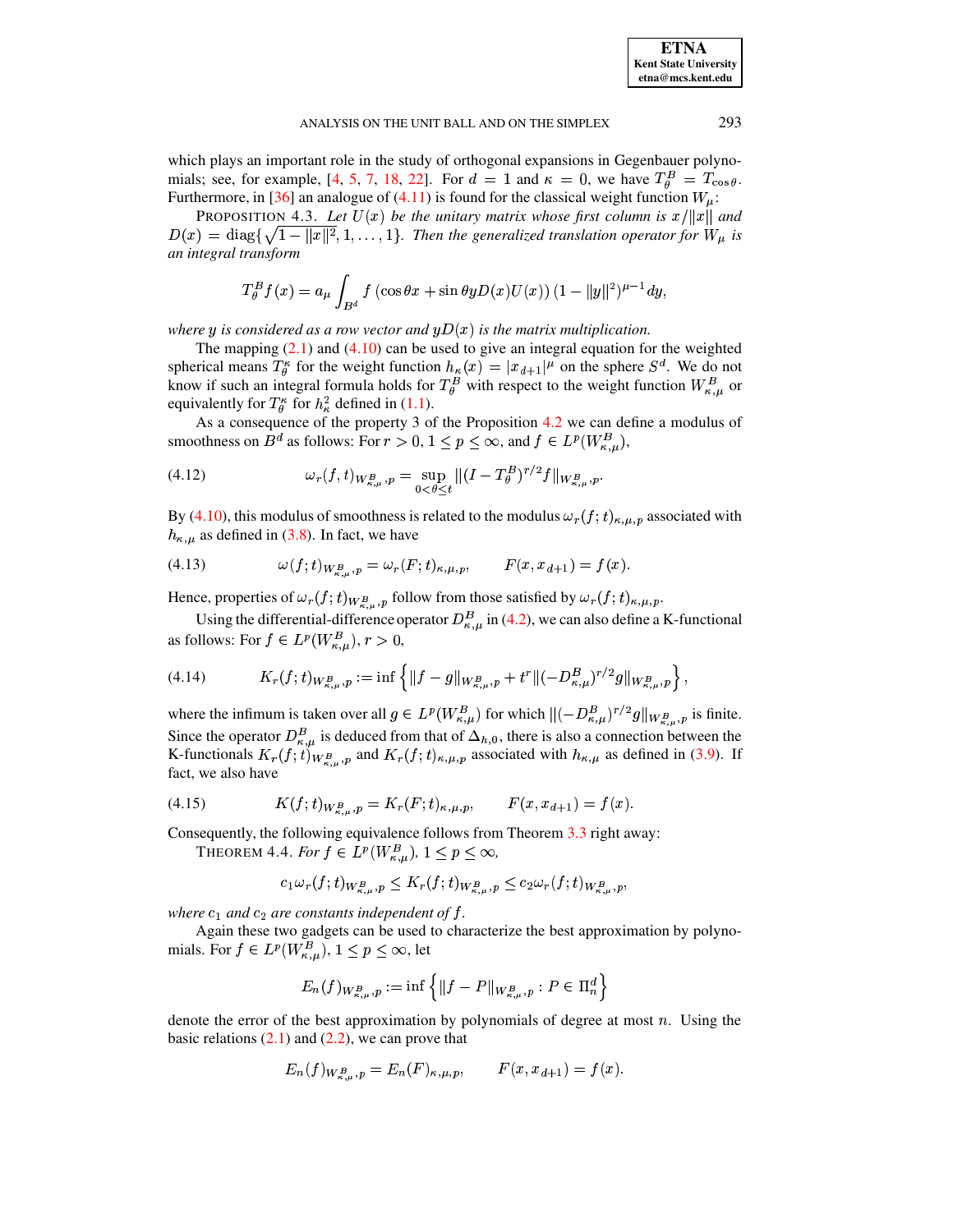<span id="page-10-2"></span>Consequently, the following theorem follows immediately from Theorem 3.4.

THEOREM 4.5. For  $f \in L^p(W_{\kappa,\mu}^B)$ ,  $1 \leq p \leq \infty$ ,

$$
E_n(f)_{W_{\kappa,\mu}^B,p} \leq c \,\omega_r(f;n^{-1})_{W_{\kappa,\mu}^B,p}.
$$

On the other hand,

$$
\omega_r(f;n^{-1})_{W_{\kappa,\mu}^B,p} \le c \, n^{-r} \sum_{k=0}^n (k+1)^{r-1} E_k(f)_{W_{\kappa,\mu}^B,p}.
$$

To further illustrate how the results on the unit ball can be derived from those on the sphere, we state and prove a theorem analogous to Proposition 3.5. Let  $\eta \in C^k[0,\infty)$  as in (3.12). We define a sequence of operators  $\eta_n^B$  by

(4.16) 
$$
\eta_n^B f := \sum_{k=0}^{\infty} \eta \left(\frac{k}{n}\right) \operatorname{proj}_{\mathcal{V}_k(B)} f.
$$

<span id="page-10-1"></span>PROPOSITION 4.6. Let  $f \in L^p(W_{\kappa,\mu}^B)$ ,  $1 \leq p < \infty$ , and  $f \in C(B^d)$  if  $p = \infty$ . If  $k \geq |\lambda| + 1$  then

- 1.  $\eta_n^B f \in \Pi_{2n-1}$  and  $\eta_n^B P = P$  for  $P \in \Pi_n$ ;<br>2. for  $n > 0$ ,  $\|\eta_n^B f\|_{W_{\kappa,\mu}^B, p} \le c \|f\|_{W_{\kappa,\mu}^B, p}$ ;
- 
- 3. for  $n > 0$ ,  $||f \eta_n^B f||_{W_{\kappa,\mu}^B, p} \leq c E_n(f)_{W_{\kappa,\mu}^B, p}$ .

*Proof.* Using the definition of the operator  $V_{\kappa}^{B}$ , it follows easily from (3.4) and (4.5) that

$$
(4.17) \qquad P_n(W_{\kappa,\mu}^B; x, y) = \frac{1}{2} \Big[ P_n(h_{\kappa,\mu}^2; (x, \sqrt{1 - \|x\|^2}), (y, \sqrt{1 - \|y\|^2})) + P_n(h_{\kappa,\mu}^2; (x, \sqrt{1 - \|x\|^2}), (y, -\sqrt{1 - \|y\|^2})) \Big]
$$

from which we derive from  $(3.3)$  and  $(4.6)$  that the following relation holds:

$$
\text{proj}_{\mathcal{V}_n(B)} f(x) = \text{proj}_{\mathcal{H}_n} F\left(x, \sqrt{1 - ||x||^2}\right), \qquad F(x, x_{d+1}) := f(x).
$$

Consequently,  $\eta_n^B f(x) = \eta_n F(x, \sqrt{1 - ||x||^2})$ , from which the stated results follow from the equation  $(2.3)$  and Proposition 4.6.  $\Box$ 

<span id="page-10-0"></span>**5. Analysis on the simplex.** In this section we show how results on the simplex can be deduced from those on the ball. Since the basic relation  $(2.4)$  amounts to a non-linear change of variables, the deduction is more complicated than the deduction from the sphere to the ball.

Recall the weight function  $W_{\kappa,\mu}^T$  given in (1.3). We will consider  $L^p(W_{\kappa,\mu}^T)$  space with<br>norm  $\|\cdot\|_{W_{\kappa,\mu}^T,p}$  defined similarly as  $\|\cdot\|_{W_{\kappa,\mu}^B,p}$ . Recall the map  $\psi$  in (2.5). Using (2.6), it is easy to see that  $f \in L^p(W_{\kappa,\mu}^T)$  is equivalent to  $f \circ \psi \in L^p(W_{\kappa,\mu}^B)$ ; furthermore, we have

$$
||f||_{W_{\kappa,\mu}^T,p} = ||f \circ \psi||_{W_{\kappa,\mu}^B,p}
$$

**5.1.** Orthogonal polynomials on the simplex. Under the mapping  $\psi$ ,  $W_{\kappa,\mu}^T(x)$ ,  $x \in T^d$ , becomes  $W_{\kappa,\mu}^B(x)$ ,  $x \in B^d$ , since the Jacobian of changing variables from  $x \mapsto \psi(x)$ <br>is  $2^{-d}(x_1 \cdots x_d)^{-1/2}$ . Let  $\mathcal{V}_n(W_{\kappa,\mu}^T)$  denote the space of orthogonal polynomials of degree  $n$  with respect to the inner product

$$
\langle f,g\rangle_T:=a_{\kappa,\mu}\int_{T^d}f(x)g(x)W_{\kappa,\mu}^T(x)dx
$$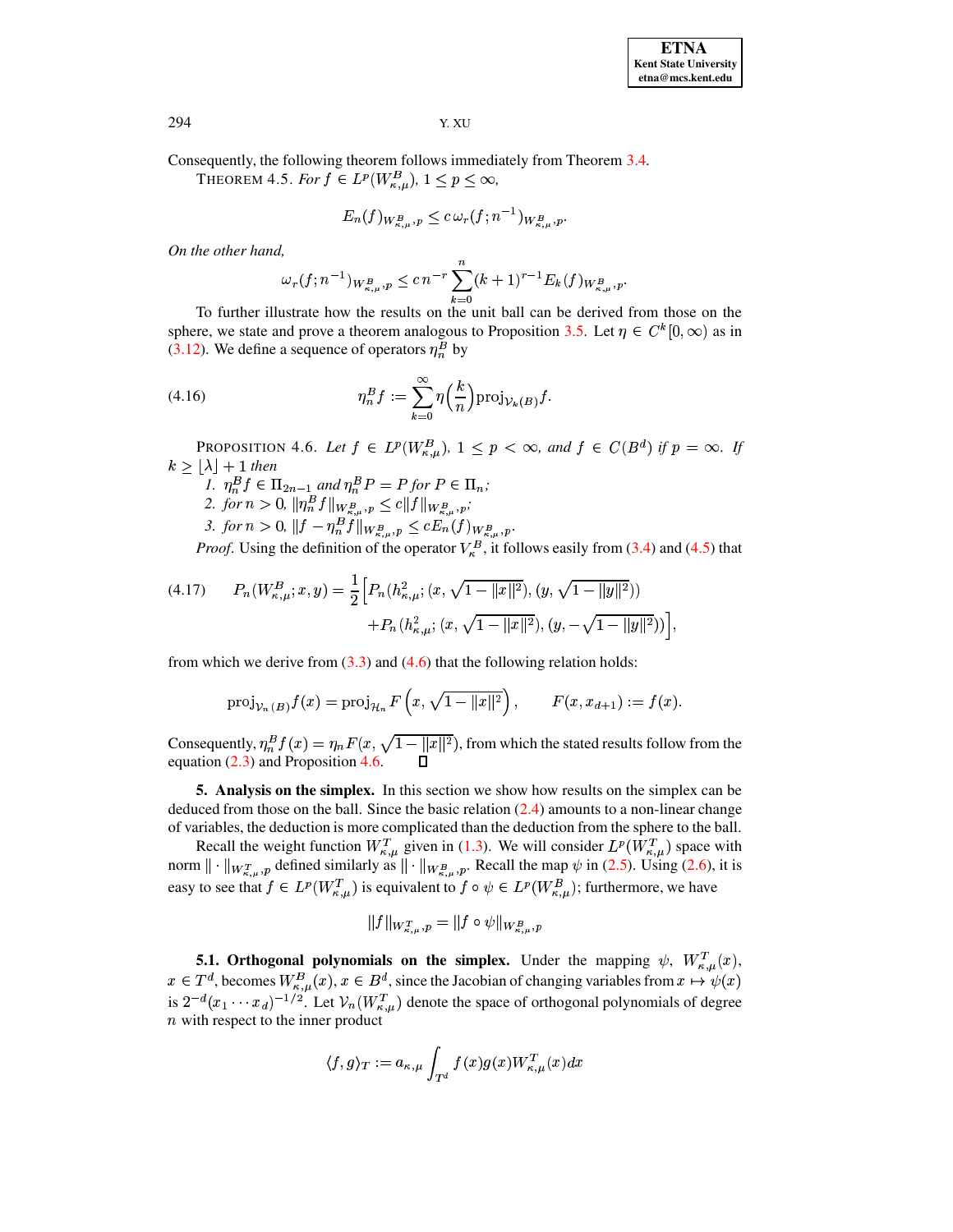on  $T^d$ . Under the mapping (2.5), the inner product  $\langle \cdot, \cdot \rangle_T$  is related to  $\langle \cdot, \cdot \rangle_B$  by

<span id="page-11-3"></span>
$$
\langle f,g\rangle_T = \langle f\circ\psi,g\circ\psi\rangle_B,
$$

from which the relation between  $\mathcal{V}_n(W_{\kappa,\mu}^T)$  and  $\mathcal{V}_n(W_{\kappa,\mu}^B)$  follows immediately. Let us define  $G\mathcal{V}_{2n}(W_{\kappa,\mu}^B) := \mathcal{V}_{2n}(W_{\kappa,\mu}^B) \cap G\Pi_{2n}$  on  $B^d$ , which contains polynomials in  $\mathcal{V}_{2n}(W_{\k$ are invariant under  $\mathbb{Z}_2^d$  (invariant under sign changes).

PROPOSITION 5.1. The mapping  $(2.5)$  induces an one-to-one correspondence between  $R \in \mathcal{V}_n(W_{\kappa}^T)$  and  $R \circ \psi \in G\mathcal{V}_{2n}(W_{\kappa}).$ 

Since  $f \circ \psi$  is invariant under  $\mathbb{Z}_2^d$ , the mapping  $\psi$  also translates the operator  $D_{\kappa,\mu}^B$  defined in (4.2) to the differential operator  $D_{\kappa,\mu}^T$  [30] defined by

$$
(5.1) \tD_{\kappa,\mu}^T := \sum_{i=1}^d x_i (1-x_i) \partial_i^2 - 2 \sum_{1 \leq i < j \leq d} x_i x_j \partial_i \partial_j + \sum_{i=1}^d \left( \left( \kappa_i + \frac{1}{2} \right) - \lambda_\mu x_i \right) \partial_i,
$$

and the orthogonal polynomials in  $\mathcal{V}_n(W_{\kappa,\mu}^T)$  are the eigenfunctions of  $D_{\kappa,\mu}^T$ ,

<span id="page-11-1"></span>
$$
D_{\kappa}^T P = -n(n + \lambda_{\mu})P, \qquad P \in \mathcal{V}_n(W_{\kappa,\mu}^T).
$$

This is the classical partial differential equations satisfied by orthogonal polynomials on  $T<sup>d</sup>$ . Since the elements in  $GV_{2n}(W_{\kappa,\mu}^T)$  are of the form  $R\circ\psi$  with  $R\in\mathcal{V}_n(W_{\kappa,\mu}^T)$ , the reproducing kernel of  $\mathcal{V}_n(W_{\kappa,\mu}^T)$  satisfies

<span id="page-11-0"></span>(5.2) 
$$
P_n(W_{\kappa,\mu}^T; x, y) = 2^{-d} \sum_{\varepsilon \in \mathbb{Z}_2^d} P_{2n}(W_{\kappa,\mu}^B; x^{1/2}, \varepsilon y^{1/2})
$$

where  $x^{1/2} := (\sqrt{x_1}, \ldots, \sqrt{x_d})$  and  $\varepsilon u = (\varepsilon_1 u_1, \ldots, \varepsilon_d u_d)$ . This equation suggests the definition of the following operator defined on functions on  $\mathbb{R}^{d+1}$ ,

(5.3) 
$$
V_{\kappa,\mu}^T F(x, x_{d+1}) = 2^{-d} \sum_{\varepsilon \in \mathbb{Z}_2^d} V_{\kappa,\mu}^B F(\varepsilon x, x_{d+1}),
$$

where  $V_{\kappa,\mu}^B$  is defined in (4.4). Using the fact that  $C_n^{\lambda}(t) = cp_n^{(\lambda-1/2,-1/2)}(2t^2-1)$ , where c is a constant and  $p_n^{(\alpha,\beta)}$  denotes the orthonormal Jacobi polynomial of degree n, it follows from  $(5.2)$  and  $(5.3)$  that

<span id="page-11-2"></span>
$$
(5.4) \qquad P_n(W_{\kappa,\mu}^T; x, y) = p_n^{(\lambda_\mu - \frac{1}{2}, -\frac{1}{2})} (1) V_{\kappa,\mu}^T \left[ p_n^{(\lambda_\mu - \frac{1}{2}, -\frac{1}{2})} \left( 2 \langle \cdot, Y^{1/2} \rangle^2 - 1 \right) \right] (X^{1/2}),
$$

where  $X^{1/2} = (\sqrt{x_1}, \dots, \sqrt{x_d}, \sqrt{1-x_1-\dots-x_d})$  and  $Y^{1/2}$  is defined similarly. By the definition of  $V_{\kappa,\mu}^B$  and the equation (3.5), this gives an explicit compact formula for the kernel. Again, the projection operator  $L^2(W_{\kappa,\mu}^T) \to \mathcal{V}_n(W_{\kappa,\mu}^T)$  is defined by

$$
\text{proj}_{\mathcal{V}_n(T)} f(x) := a_{\kappa,\mu} \int_{T^d} f(y) P_n(W_{\kappa,\mu}^T; x, y) W_{\kappa,\mu}^T(y) dy.
$$

The formula  $(5.4)$  of the reproducing kernel plays an essential role in the study of orthogonal expansions on  $T^d$ . It shows, in particular, that the expansions on  $T^d$  are connected to Jacobi expansions, rather than Gegenbauer expansions.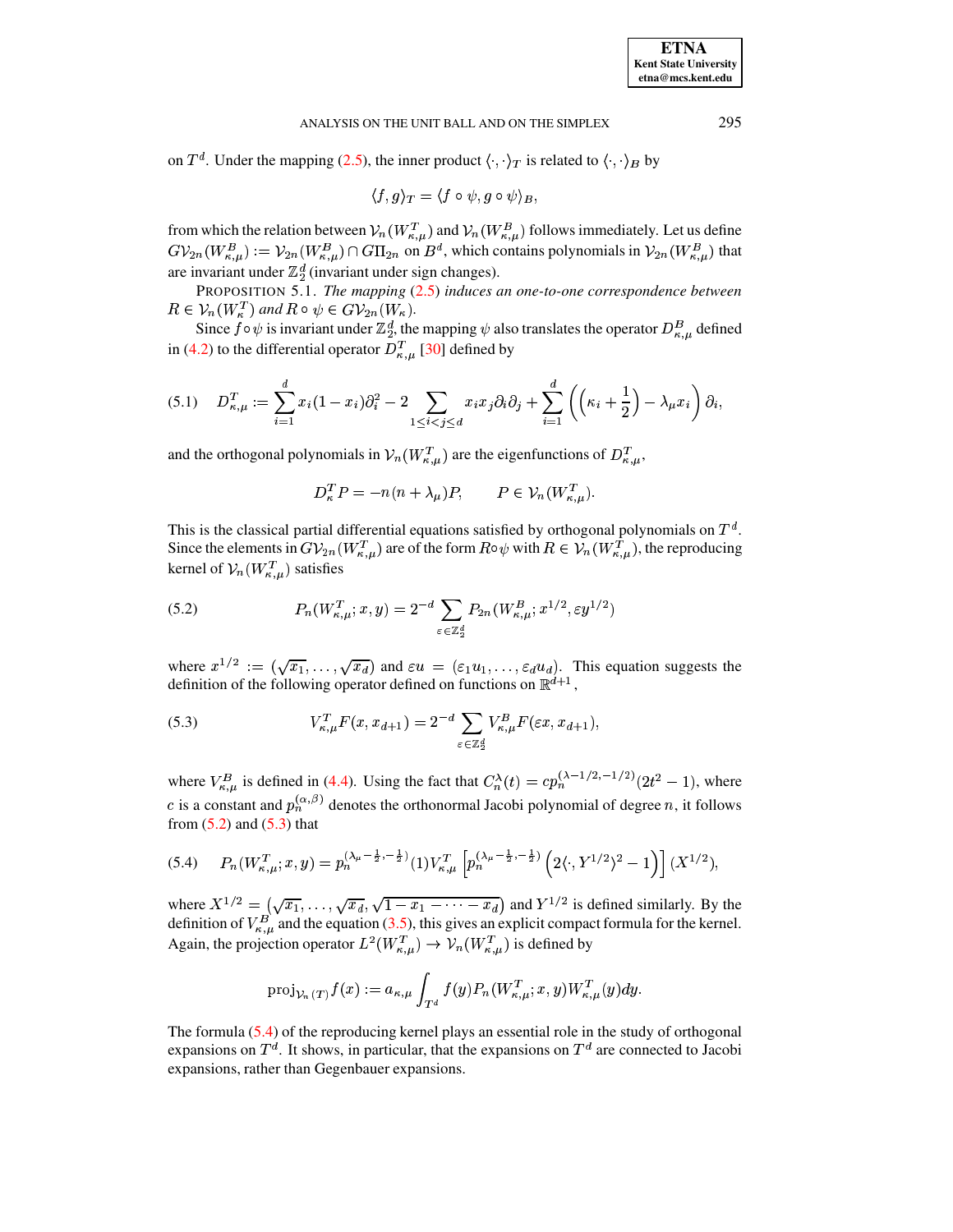**5.2. Weighted approximation on the simplex.** Using the operator  $V_{\kappa,\mu}^T$ , we can define a convolution  $f *_{\kappa,\mu}^T g$  for  $f \in L^1(W_\kappa)$  and  $g(2\{\cdot\}^2 - 1) \in L^1(w_\lambda, [-1,1])$  on  $T^d$  as in (4.7). The basic mapping  $(2.5)$  shows that

<span id="page-12-0"></span>(5.5) 
$$
\left((f *_{\kappa,\mu}^T g) \circ \psi\right)(x) = \left((f \circ \psi) *_{\kappa,\mu}^B g\left(2\{\cdot\}^2 - 1\right)\right)(x),
$$

which can also be taken as a definition of  $*_{\kappa,\mu}^T$ . The equations (5.4) shows that  $proj_{\mathcal{V}_n(T)}$  can be written as a convolution of  $f$  and the Jacobi polynomial. Using the convolution, we can define an analogue of a generalized translation operator  $T_{\theta}^{T}$  by

(5.6) 
$$
b_{\lambda} \int_0^{\pi} T_{\theta}^T f(x) g(\cos 2\theta) (\sin \theta)^{2\lambda_{\mu}} d\theta = (f *_{\kappa,\mu}^T g)(x)
$$

for every  $g \in L^1(w_\lambda, [-1, 1])$ . Note that we have  $g(\cos 2\theta)$  in contrast to  $g(\cos \theta)$  in (4.9), which comes from  $2 \cos^2 \theta - 1 = \cos 2\theta$ . From the relation (5.5) it follows that

(5.7) 
$$
\left( (T_{\theta}^{T} f) \circ \psi \right) (x) = T_{\theta}^{B} (f \circ \psi)(x), \qquad x \in T^{d},
$$

from which the properties of  $T_{\theta}^{T}$  follows from those in Proposition 4.2.

- PROPOSITION 5.2. The means  $T_{\theta}^{T}f$  satisfy the following properties:
- 1. Let  $f_0(x) = 1$ ; then  $T_{\theta}^T f_0(x) = 1$ .<br>2. If  $f \sim \sum_{n=0}^{\infty} \text{proj}_{\mathcal{V}_n(T)} f$ , then
- 

<span id="page-12-2"></span><span id="page-12-1"></span>
$$
T_{\theta}^{T} f \sim \sum_{n=0}^{\infty} \frac{p_{n}^{(\lambda-\frac{1}{2},-\frac{1}{2})}(\cos 2\theta)}{p_{n}^{(\lambda-\frac{1}{2},-\frac{1}{2})}(1)} \text{proj}_{\mathcal{V}_{n}(T)} f.
$$

3. For 
$$
f \in L^p(W_{\kappa,\mu}^T)
$$
,  $1 \le p < \infty$ , or  $f \in C(T^d)$ ,  

$$
||T_{\theta}^T f||_{W_{\kappa,\mu}^T, p} \le ||f||_{W_{\kappa,\mu}^T, p} \quad \text{and} \quad \lim_{\theta \to 0} ||T_{\theta}^T f - f||_{W_{\kappa,\mu}^T, p} = 0.
$$

Just like the case of  $B^d$ , the last property of this proposition suggests the following definition of a modulus of smoothness on  $T^d$ : For  $r > 0$  and  $1 \le p \le \infty$ ,

(5.8) 
$$
\omega_r(f,t)_{W_{\kappa,\mu}^T,p} = \sup_{0 < \theta \le t} \|(I - T_\theta^T)^{r/2} f\|_{W_{\kappa,\mu}^T,p}
$$

Under the mapping  $(2.5)$  the relation  $(5.7)$  and  $(4.12)$  immediately show that

(5.9) 
$$
\omega_r(f, t)_{W_{\kappa, u}^T, p} = \omega_r(f \circ \psi, t)_{W_{\kappa, u}^B, p}
$$

As in the case of  $B^d$ , we can use the operator  $D_{\kappa,\mu}^T$  in (5.1) to define a K-functional as follows: For  $f \in L^p(W_{\kappa,\mu}^T), r > 0$ ,

$$
(5.10) \t K_r(f;t)_{W_{\kappa,\mu}^T,p} := \inf \left\{ \|f-g\|_{W_{\kappa,\mu}^T,p} + t^r \|(-D_{\kappa,\mu}^T)^{r/2}g\|_{W_{\kappa,\mu}^T,p} \right\},
$$

where the infimum is taken over all  $g \in L^p(W_{\kappa,\mu}^T)$  for which  $||(-D_{\kappa,\mu}^T)^{r/2}g||_{W_{\kappa,\mu}^T,p}$  is finite. Since  $D_{\kappa,\mu}^T$  is obtained from  $D_{\kappa,\mu}^B$  by a change of variable (2.5), it follows that

(5.11) 
$$
K_r(f;t)_{W^T_{\kappa,n},p} = K_r(f \circ \psi; 2t)_{W^B_{\kappa,n},p},
$$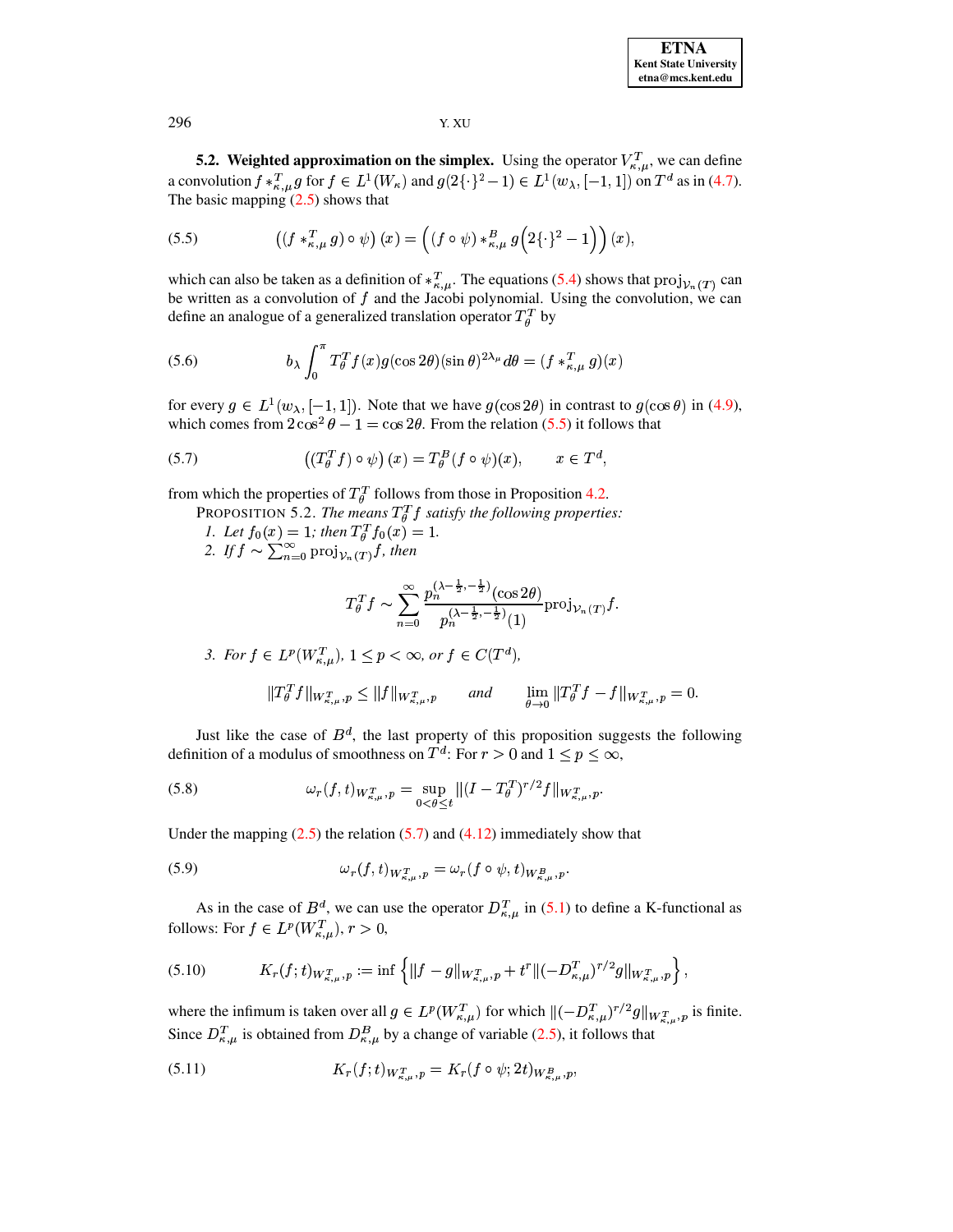Consequently, the following equivalence follows from Theorem 3.3 right away:

THEOREM 5.3. For  $f \in L^p(W_{\kappa,\mu}^T)$ ,  $1 \leq p \leq \infty$ ,

$$
c_1\omega_r(f;t)_{W_{\kappa,\mu}^T,p}\leq K_r(f;t)_{W_{\kappa,\mu}^T,p}\leq c_2\omega_r(f;t)_{W_{\kappa,\mu}^T,p},
$$

where  $c_1$  and  $c_2$  are constants independent of  $f$ .

As before, the two gadgets can be used to characterize the best approximation by polynomials. For  $f \in L^p(W_{\kappa,\mu}^T), 1 \leq p \leq \infty$ , let

$$
E_n(f)_{W_{\kappa,\mu}^T, p} := \inf \left\{ \|f - P\|_{W_{\kappa,\mu}^T, p} : P \in \Pi_n^d \right\}
$$

denote the error of the best approximation by polynomials of degree at most  $n$ . Using  $(2.5)$ and taking into consideration of the symmetry of  $P \circ \psi$ , we can show that

$$
E_n(f)_{W_{\kappa,\mu}^T,p} = E_n(f \circ \psi)_{W_{\kappa,\mu}^B,p}
$$

Hence, the following characterization follows immediately from Theorem  $4.5$  and  $(5.9)$ :

THEOREM 5.4. For  $f \in L^p(W_{\kappa,\mu}^T)$ ,  $1 \leq p \leq \infty$ ,

$$
E_n(f)_{W^T_{\kappa,\mu},p}\leq c\,\omega_r(f;n^{-1})_{W^T_{\kappa,\mu},p}.
$$

On the other hand,

$$
\omega_r(f;n^{-1})_{W^T_{\kappa,\mu},p} \leq c n^{-r} \sum_{k=0}^n (k+1)^{r-1} E_k(f)_{W^T_{\kappa,\mu},p}.
$$

5.3. Additional difficulty for analysis on the simplex. In the above discussion we put our emphasis on the similarity between results on the ball and on the simplex. In fact, most of the results on these two domains appear to be equivalent in the sense that they can be deduced from each other, and both can be deduced from the results on the sphere. However, for certain problems, the simplex is more difficult to work with. The difficulty appears in the connection between  $P_n(W_{\kappa,\mu}^T;\cdot,\cdot)$  and  $P_{2n}(W_{\kappa,\mu}^B;\cdot,\cdot)$  shown in (5.2), which forces us to switch from  $C_n^{\lambda}(t)$  to  $p_n^{(\lambda-1/2,1/2)}(t)$  as in (5.4). As a consequence, the results for certain problems on  $T^d$ will not follow as an exact consequence of those on  $B^d$ . This is so especially for the study of orthogonal expansions.

To illustrate this point, let  $\eta \in C^k[0,\infty)$  as in (3.12) and define operators  $\eta_n^T$  by

(5.12) 
$$
\eta_n^T f := \sum_{k=0}^{\infty} \eta\left(\frac{k}{n}\right) \operatorname{proj}_{\mathcal{V}_k(T)} f.
$$

The main properties of  $\eta_n^T f$  is the following theorem analogous to Proposition 4.6:

PROPOSITION 5.5. Let  $f \in L^p(W_{\kappa,\mu}^T)$ ,  $1 \leq p < \infty$ , and  $f \in C(T^d)$  if  $p = \infty$ . If  $k \geq \lfloor \lambda \rfloor + 1$  then

- *I*.  $\eta_n^T f \in \Pi_{2n-1}$  and  $\eta_n^T P = P$  for  $P \in \Pi_n$ ;<br>2. for  $n > 0$ ,  $\|\eta_n^T f\|_{W_{\kappa,\mu}^T, p} \le c \|f\|_{W_{\kappa,\mu}^T, p}$ ;
- 
- 

3. for  $n > 0$ ,  $||f - \eta_n^T f||_{W_{\kappa,\mu}^T, p} \le c E_n(f)_{W_{\kappa,\mu}^T, p}$ .<br>This theorem, however, does not follow as a consequence of Proposition 4.6. In fact, the relation (5.4) shows that  $proj_{\mathcal{V}_k(T)}$  is related to  $proj_{\mathcal{V}_{2k}(B)}$ , which shows that there is no direct relation between  $\eta_n^T$  and  $\eta_n^B$ , as each is a sum over k from 0 to n. The proof of this theorem can be modeled after the proof of Proposition 3.5 in [34], which goes back to [14].

The same phenomenon also appears when we try to find the critical index of the Cesàro  $(C, \delta)$ -means of the orthogonal expansions. In fact, for  $W_{\kappa,\mu}^B$  on  $B^d$ , the sharp critical index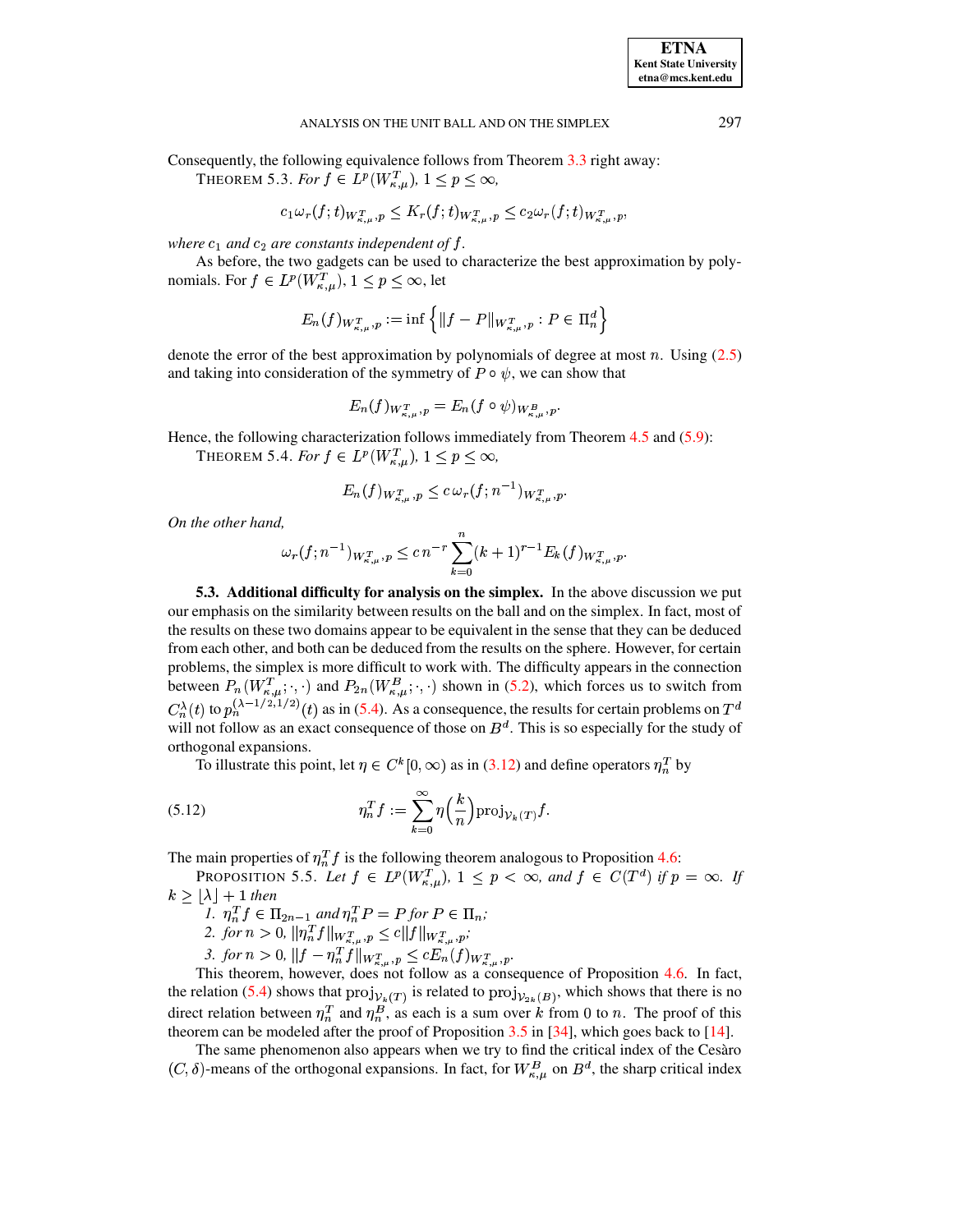was established in [16], whiles for  $W_{\kappa,\mu}^T$  on  $T^d$  the result was not established for all parameter ranges. The study of  $(C, \delta)$ -means of orthogonal expansions on  $T^d$  does not follow from the one on  $B^d$ . See [16] for details.

For  $d = 1$ ,  $W_{\kappa}^{T}(x) = x^{\kappa_1 - 1/2} (1 - x)^{\kappa_1 - 1/2}$  is the Jacobi weight function on [0, 1]. However,  $T_{\theta}^{T}$  is not the usual translation operator associated with the product formula of the Jacobi series. In fact, it corresponds to the "wrong" product formula

$$
P_n^{(\alpha,\beta)}(x)P_n^{(\alpha,\beta)}(y) = c_n \int_{-1}^1 \int_{-1}^1 C_{2n}^{\alpha+\beta+1}(z(t,s,x,y))(1-s^2)^{\alpha-1/2}(1-t^2)^{\beta-1/2}ds dt
$$

where  $z(t, s, \cos \theta, \cos \phi) = \cos \theta \cos \phi s + \sin \theta \sin \phi t$ . Finally, we mention that it would be interesting to find if  $T_{\theta}^{T}$  can be written as an integral transform, like the formula of  $T_{\theta}^{B}$  for  $W_u$  in Proposition 4.3.

<span id="page-14-0"></span>6. Other problems on the unit ball and on the simplex. Besides orthogonal polynomials and approximation discussed in the previous sections, the connection between  $S^d$ ,  $B^d$ and  $T<sup>d</sup>$  can be useful in several other problems in analysis. In this section we briefly discuss three other problems.

**6.1. Polynomial of least deviation from zero.** For  $x = (x_1, \ldots, x_d) \in \mathbb{R}^d$  and  $\alpha =$  $(\alpha_1,\ldots,\alpha_d)\in\mathbb{N}_0^d$ , we define the monomial  $x^\alpha=x_1^{\alpha_1}\cdots x_d^{\alpha_d}$ . The degree of the monomial  $x^{\alpha}$  is  $|\alpha| = \alpha_1 + \ldots + \alpha_d$ . Let  $\Omega$  be a region in  $\mathbb{R}^d$ . If  $p^*(x)$  is a polynomial of best approximation to the monomial  $x^{\alpha}$  in the uniform norm on  $\Omega$ , then  $x^{\alpha} - p^*(x)$  is called the polynomial of least deviation from zero. We shall also call  $p^*(x)$  a least polynomial.

Using the basic relations  $(2.1)$  and  $(2.5)$  between the three domains and the relations between polynomial spaces as given in Lemma 2.1 and Lemma 2.2, one can often reduce the problem of finding least polynomials on  $B^d$  to that of  $S^d$  and to that of  $T^d$ . As an illustration we state one such result  $\lceil 32 \rceil$ .

THEOREM 6.1. Let  $\alpha \in \mathbb{N}_0^d$  and write  $2\alpha = (2\alpha_1, ..., 2\alpha_d)$  and  $|\alpha| = n$ . If  $p^*(x)$  is<br>a least polynomial for  $x^{\alpha}$  on  $T^d$ , then  $p^*(x_1^2, ..., x_d^2)$  is a least polynomial for  $x^{2\alpha}$  on  $B^d$ ;<br>conversely, if  $q^*$  then  $p^*(x)$  is a least polynomial for  $x^{\alpha}$  on  $T^d$ .

For  $d = 2$ , the least polynomials to  $x^n y^m$  from  $\Pi_{n+m-1}^2$  on the domain  $B^2$  and  $T^2$ were known. Their relation as stated in the theorem was used in [6]. For  $d > 2$ , only a few examples of least polynomials were known, see  $[1, 2, 19, 21, 32]$ . The above theorem can be used to find least polynomials for monomials of lower degrees. It shows, in particular, that in order to find a least polynomial for  $x^{2\alpha}$  on  $B^d$ , it is enough to work with  $x^{\alpha}$ , which has lower degree, on  $T^d$ . For example, one least polynomial for  $x_1x_2x_3$  on  $T^3$  is given by [32]

$$
R_3(x) = 72x_1x_2x_3 - 4(x_1 + x_2 + x_3) + 4(x_1 + x_2 + x_3)^2 - 8(x_1x_2 + x_2x_3 + x_1x_3) + 1,
$$

which gives immediately a least polynomial for  $x_1^2 x_2^2 x_3^2$  on  $B^3$  using the theorem.

**6.2. Cubature formula.** The formulas  $(2.3)$  and  $(2.6)$  relate the integral in three regions. Together with the connection of the polynomials on these domains, they lead to relations between cubature formulas on  $S^d$ ,  $B^d$  and  $T^d$ . These relations were discussed in [26, 27] and they were used in  $[12, 13]$  to generate new cubature formulas. We state only one theorem that captures the spirit of such a result.

<span id="page-14-1"></span>THEOREM 6.2. If there is a cubature formula of degree M on  $T<sup>d</sup>$  giving by

(6.1) 
$$
\int_{T^d} f(u) W_{\kappa,\mu}^T(u) du = \sum_{i=1}^N \lambda_i f(u_i),
$$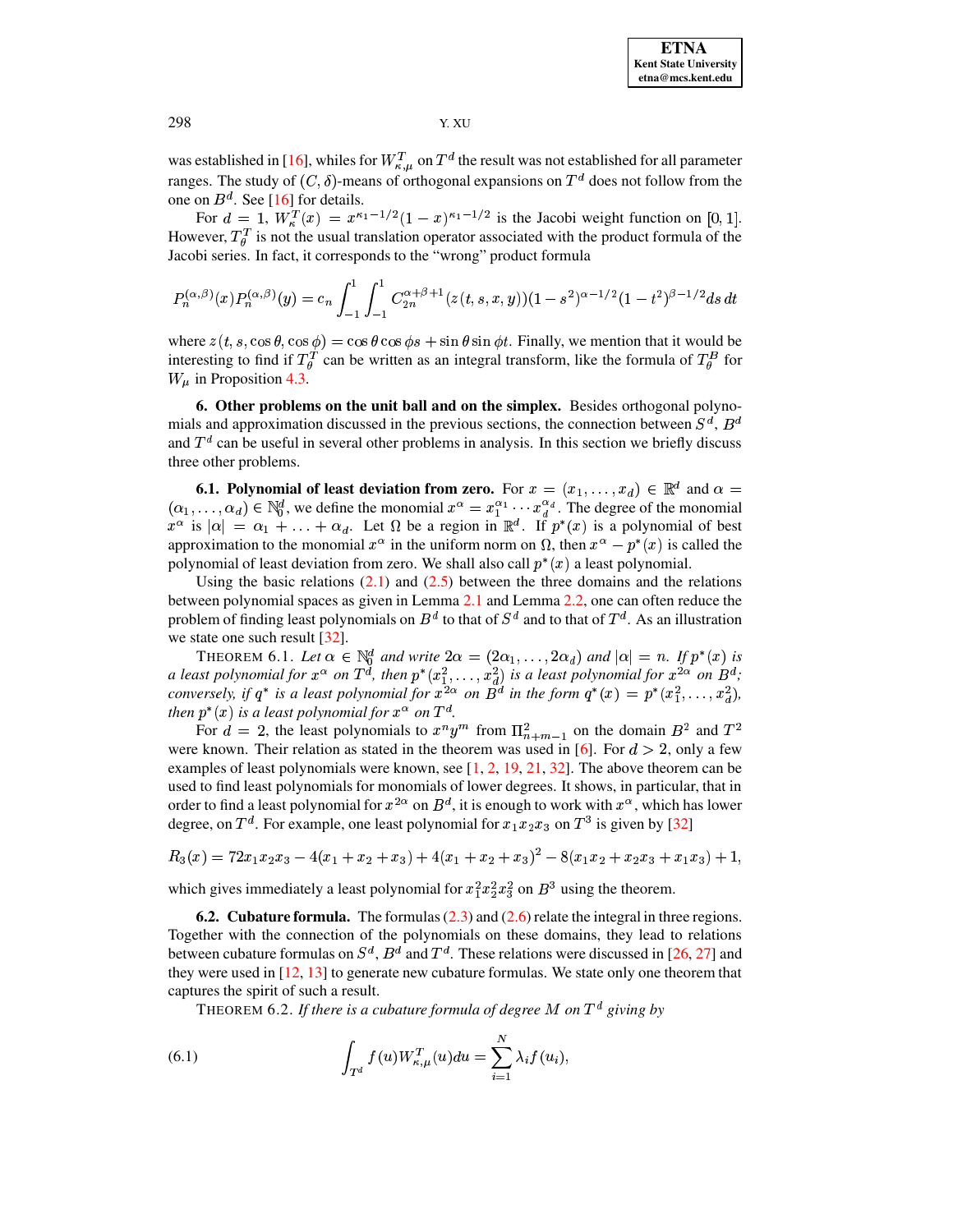with all  $u_i \in T^d$ , then there is a cubature formula of degree  $2M + 1$  on  $B^d$  given by

(6.2) 
$$
\int_{B^d} g(x) W_{\kappa,\mu}^B(x) dx = \sum_{i=1}^N \lambda_i 2^{-k(u_i)} \sum_{\varepsilon \in \mathbb{Z}_2^d} f(\varepsilon_1 \sqrt{u_{i,1}}, \dots \varepsilon_d \sqrt{u_{i,d}})
$$

 $where  $k(u)$  denote the number of non-zero components in  $u$ . Moreover, a cubature formula$ *of* degree  $2M + 1$  *in the form of* [\(6.1\)](#page-14-1) *on*  $B^d$  *implies a cubature formula of degree*  $M$  *in the form of*  $(6.2)$  *on*  $T<sup>d</sup>$ .

A similar result holds for cubature formulas on  $S^d$  and on  $B^d$ , which also extends to a relation between cubature formulas on  $S^d$  and on  $T^d$ . We note that a cubature for the surface measure on  $S^d$  corresponds to a cubature for "Chebyshev" weight function  $W_0(x)$  on  $B^d$ , which in turn corresponds to a cubature for "Chebyshev" weight function  $W_0^T(x)$  on  $T^d$ .

**6.3. Polynomial Interpolation.** The relation  $(2.1)$  between polynomial spaces on  $B<sup>d</sup>$ and those on  $S<sup>d</sup>$  can also be used in the problem of polynomial interpolation.

Let  $M_n^d = \dim \Pi_n^d$ . We consider the following interpolation problem on  $B^d$ :

PROBLEM 1. Let E be a set of  $M_n^d$  points on  $B^d$ . Find conditions on E such that, for any given data {  $f_i$ }, there is a unique polynomial  $Q \in \Pi_n^d$  satisfying  $Q(x_i) = f_i$ , for  $x_i \in E$  and  $\blacksquare$ ,  $\blacksquare$ ,  $\blacksquare$ ,  $\blacksquare$ ,  $\blacksquare$ ,  $\blacksquare$ ,  $\blacksquare$ ,  $\blacksquare$ ,  $\blacksquare$ ,  $\blacksquare$ ,  $\blacksquare$ ,  $\blacksquare$ ,  $\blacksquare$ ,  $\blacksquare$ ,  $\blacksquare$ ,  $\blacksquare$ ,  $\blacksquare$ ,  $\blacksquare$ ,  $\blacksquare$ ,  $\blacksquare$ ,  $\blacksquare$ ,  $\blacksquare$ ,  $\blacksquare$ ,  $\blacksquare$ ,  $\blacksquare$ ,  $\blacksquare$ ,  $\blacksquare$ ,  $\blacksquare$ 

Let  $N_n^d = \dim \Pi_n(S^d)$ . The interpolation problem on  $S^d$  that we consider is:

PROBLEM 2. Let X be a set of  $N_n^d$  distinct points on  $S^d$ . Find conditions on X such that, for any given data {  $f_i$ }, there is a unique polynomial  $S \in \Pi_n(S^d)$  satisfying  $S(y_i) = f_i$ , for  $y_i \in X$  and  $1 \leq i \leq N_n^d$ .

We call the point set X on  $S^d$  symmetric if  $x = (x', x_{d+1}) \in X$  implies that  $(x', -x_{d+1}) \in X$ X, where  $x' = (x_1, \ldots, x_d)$ . From the relation [\(2.1\)](#page-1-0) between polynomials spaces, solutions of these two problems are related as follows [\[33\]](#page-17-3):

**THEOREM 6.3.** Let E be a set of  $M_n^d$  points on  $B^d$  that solves Problem 1. Assume *that* E contains exactly  $M_n^d - M_{n-1}^d$  points on the boundary  $S^{d-1}$  of  $B^d$  and that  $E^{\circ} :=$  $E \setminus (E \cap S^{d-1})$  solves Problem 1 for  $\prod_{n=1}^d$ . Define

$$
X_E = \{(x', 0) : x' \in E \cap S^{d-1}\} \bigcup \left\{(x', \pm x_{d+1}) : x_{d+1} = \sqrt{1 - ||x'||^2}, \quad x' \in E^{\circ}\right\}.
$$

*Then*  $X_E$  *solves Problem* 2. On the other hand, if X *solves Problem* 2, X is *symmetric*, *and there are exactly*  $M_n^d - M_{n-1}^d$  *points on the hyperplane*  $\{x \in \mathbb{R}^{d+1} : x_{d+1} = 0\}$ , then  $E_X = \{x' : (x', x_{d+1}) \in X \cap S_+^{d+1}\}\$  solves Problem 1.

The relation [\(2.5\)](#page-2-3) and the relation between the polynomial spaces on  $B^d$  and  $T^d$  as described in Lemma [2.2](#page-2-5) can also be used for interpolation problem. However, because the mapping  $x \mapsto \psi(x)$  is nonlinear, a polynomial of degree *n* that interpolates on  $N_n^d$  points on  $T^d$  corresponds to an interpolation polynomial on  $B^d$  that belongs to a subspace of  $\Pi_{2n}^d$ ; see [\[33\]](#page-17-3) for a discussion in the case of  $d = 2$ .

**Acknowledgment.** This paper is an extended version of my plenary talk in the conference Constructive Functions, Georgia Tech, Atlanta, November 7-9, 2004. I thank the organizers for their invitation. I'm indebted to an anonymous referee for his careful reading and numerous corrections.

#### **REFERENCES**

<span id="page-15-0"></span>[1] N. N. ANDREEV AND V. A. YUDIN, *Polynomials of least deviation from zero, and Chebyshev-type cubature formulas*, Proc. Steklov Inst. Math., 232 (2001), pp. 39–51.

<span id="page-15-1"></span>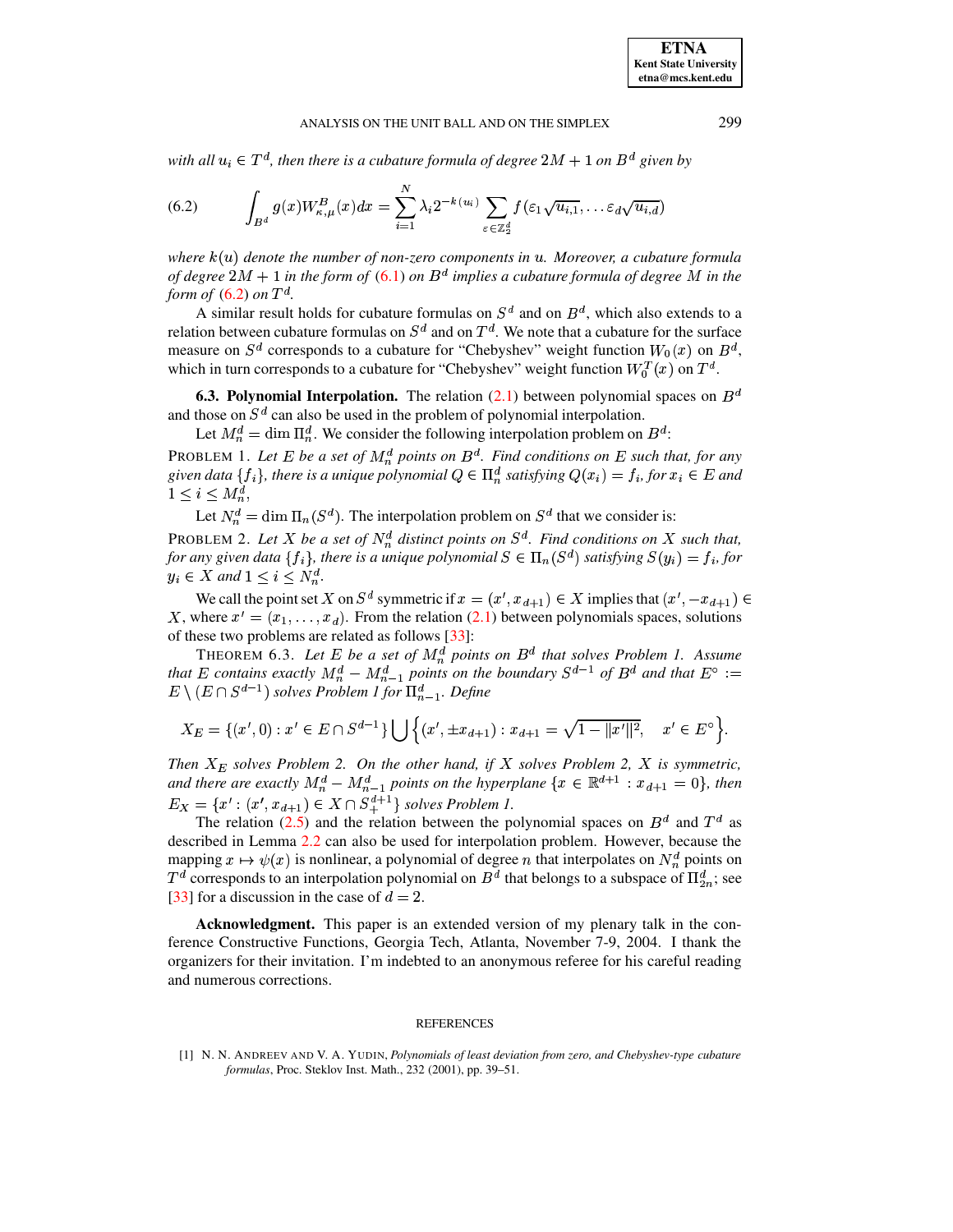- <span id="page-16-24"></span>[2] N. N. ANDREEV AND V. A. YUDIN, *Best approximation of polynomials on the sphere and on the ball*, in Recent Progress in Multivariate Approximation (Witten-Bommerholz, 2000), pp. 23–30, W. Haussmann, K. Jetter, and M. Reimer, eds., Internat. Ser. Numer. Math., 137, Birkhäuser, Basel, 2001.
- <span id="page-16-18"></span><span id="page-16-15"></span>[3] P. APPELL AND J. K. DE FE´ RIET, *Fonctions hypergeom ´ etriques ´ et hyperspheriques, ´ Polynomes d'Hermite*, Gauthier-Villars, Paris, 1926.
- [4] R. ASKEY AND S. WAINGER, *On the behavior of special classes of ultraspherical expansions*, I, II, J. Anal. Math., 15 (1965), pp. 193–220, 221–244.
- <span id="page-16-9"></span>[5] H. BERENS, P. L. BUTZER AND S. PAWELKE, *Limitierungsverfahren von Reihen mehrdimensionaler Kugelfunktionen und deren Saturationsverhalten*, Publ. Res. Inst. Math. Sci. Ser. A., 4 (1968), pp. 201–268.
- <span id="page-16-23"></span>[6] B. D. BOJANOV, W. HAUSSMANN, AND G. P. NIKOLOV, *Bivariate polynomials of least deviation from zero*, Canad. J. Math., 53 (2001), pp. 489–505.
- <span id="page-16-19"></span>[7] P. L. BUTZER, *Legendre transform methods in the solution of basic problems in algebraic approximation*, in Functions, series, operators, vol. I, II, Budapest, 1980, pp. 277–301, B. Sz.-Nagy and J. Szabados, eds., Colloq. Math. Soc. Bolyai, 35, North-Holland, Amsterdam, 1983.
- <span id="page-16-7"></span>[8] A. P. CALDERON AND A. ZYGMUND, *On a problem of Mihlin*, Trans. Amer. Math. Soc., 78 (1955), pp. 209– 224. Addentum, 84 (1957), pp. 559–560.
- <span id="page-16-2"></span>[9] C. F. DUNKL, *Differential-difference operators associated to reflection groups*, Trans. Amer. Math. Soc., 311 (1989), pp. 167–183.
- <span id="page-16-3"></span>[10] C. F. DUNKL AND YUAN XU, *Orthogonal polynomials of several variables*, Encyclopedia of Mathematics and its Applications, 81, Cambridge Univ. Press, 2001.
- <span id="page-16-16"></span>[11] A. ERDE´ LYI, W. MAGNUS, F. OBERHETTINGER AND F. G. TRICOMI, *Higher transcendental functions*, McGraw-Hill, vol 2, New York, 1953.
- <span id="page-16-27"></span>[12] S. HEO AND YUAN XU, *Invariant cubature formulae for spheres and balls by combinatorial methods*, SIAM J. Numer. Anal., 38 (2000), pp. 626–638.
- <span id="page-16-28"></span>[13] S. HEO AND YUAN XU, *Constructing fully symmetric cubature formulae for the sphere*, Math. Comp., 70 (2001), pp. 269–279
- <span id="page-16-14"></span>[14] A. I. KAMZOLOV, *The best approximation of the classes of functions*  $W_n^{\alpha}(S^n)$  *by polynomials in spherical harmonics*, Mat. Zametki, 32 (1982), pp. 285–293; English transl in Math Notes, 32 (1983), pp. 622–628.
- <span id="page-16-13"></span>[15] L. Q. LI AND K. Y. WANG, *Harmonic analysis and approximation on the unit sphere*, Science Press, Beijing, 2000.
- <span id="page-16-21"></span>[16] ZH.-K, LI AND YUAN XU, *Summability of orthogonal expansions I, on unit sphere, and II, on ball and simplex*, J. Approx. Theory, 122 (2003), pp. 267–333.
- <span id="page-16-11"></span>[17] P. I. LIZORKIN AND S. M. NIKOLSKII, *Approximation theory on the sphere*, Proc. Steklov Inst. Math., 172 (1987), pp. 295–302.
- <span id="page-16-10"></span>[18] S. PAWELKE, *Uber ¨ die Approximationsordnung bei Kugelfunktionen und algebraischen Polynomen*, Tohoku ˆ Math. J., 24 (1972), pp. 473–486.
- <span id="page-16-25"></span>[19] T. J. RIVLIN AND H. S. SHAPIRO, *A unified approach to certain problems of approximation and minimization*, J. Soc. Indust. Appl. Math., 9 (1961), pp. 670–699.
- <span id="page-16-12"></span>[20] KH. RUSTAMOV, *On approximation of functions on the sphere*, translation in Russian Acad. Sci. Izv. Math., 43 (1994), pp. 311–329.
- <span id="page-16-26"></span><span id="page-16-20"></span>[21] H. S. SHAPIRO, *Some theorems on Cebysev approximation II*, J. Math. Anal. Appl., 17 (1967), pp. 262–268.
- [22] R. L. STENS AND M. WEHRENS, *Legendre transform methods and best algebraic approximation*, Comment. Math. Prace Mat., 21 (1980), pp. 351–380.
- <span id="page-16-6"></span>[23] G. SZEGO˝, *Orthogonal Polynomials*, Amer. Math. Soc. Colloq. Publ., vol. 23, Providence, 4th edition, 1975.
- [24] YUAN XU, *Orthogonal polynomials for a family of product weight functions on the spheres*, Canad. J. Math., 49 (1997), pp. 175–192.
- <span id="page-16-5"></span>[25] YUAN XU, *Integration of the intertwining operator for -harmonic polynomials associated to reflection groups*, Proc. Amer. Math. Soc., 125 (1997), pp. 2963–2973.
- <span id="page-16-0"></span>[26] YUAN XU, *Orthogonal polynomials and cubature formulae on spheres and on balls*, SIAM J. Math. Anal., 29 (1998), pp. 779–793.
- <span id="page-16-17"></span><span id="page-16-1"></span>[27] YUAN XU, *Orthogonal polynomials and cubature formulae on spheres and on simplices*, Methods Anal. and Appl., 5 (1998), pp. 169–184.
- [28] YUAN XU, *Summability of Fourier orthogonal series for Jacobi weight on a ball in*  $\mathbb{R}^d$ , Trans. Amer. Math. Soc., 351 (1999), pp. 2439–2458.
- <span id="page-16-8"></span>[29] YUAN XU, *Orthogonal polynomials and summability in Fourier orthogonal series on spheres and on balls*, Math. Proc. Cambridge Phil. Soc., 31 (2001), pp. 139–155.
- <span id="page-16-4"></span>[30] YUAN XU, *Orthogonal polynomials on the ball and on the simplex for weight functions with reflection symmetries*, Constr. Approx., 17 (2001), pp. 383–412.
- [31] YUAN XU, *Approximation by means of -harmonics polynomials on the unit sphere*, Adv. in Comp. Math., 21 (2004), pp. 37–58.
- <span id="page-16-22"></span>[32] YUAN XU, *On polynomials of least deviation from zero in several variables*, Experimental Math., 13 (2004), pp. 103–112.